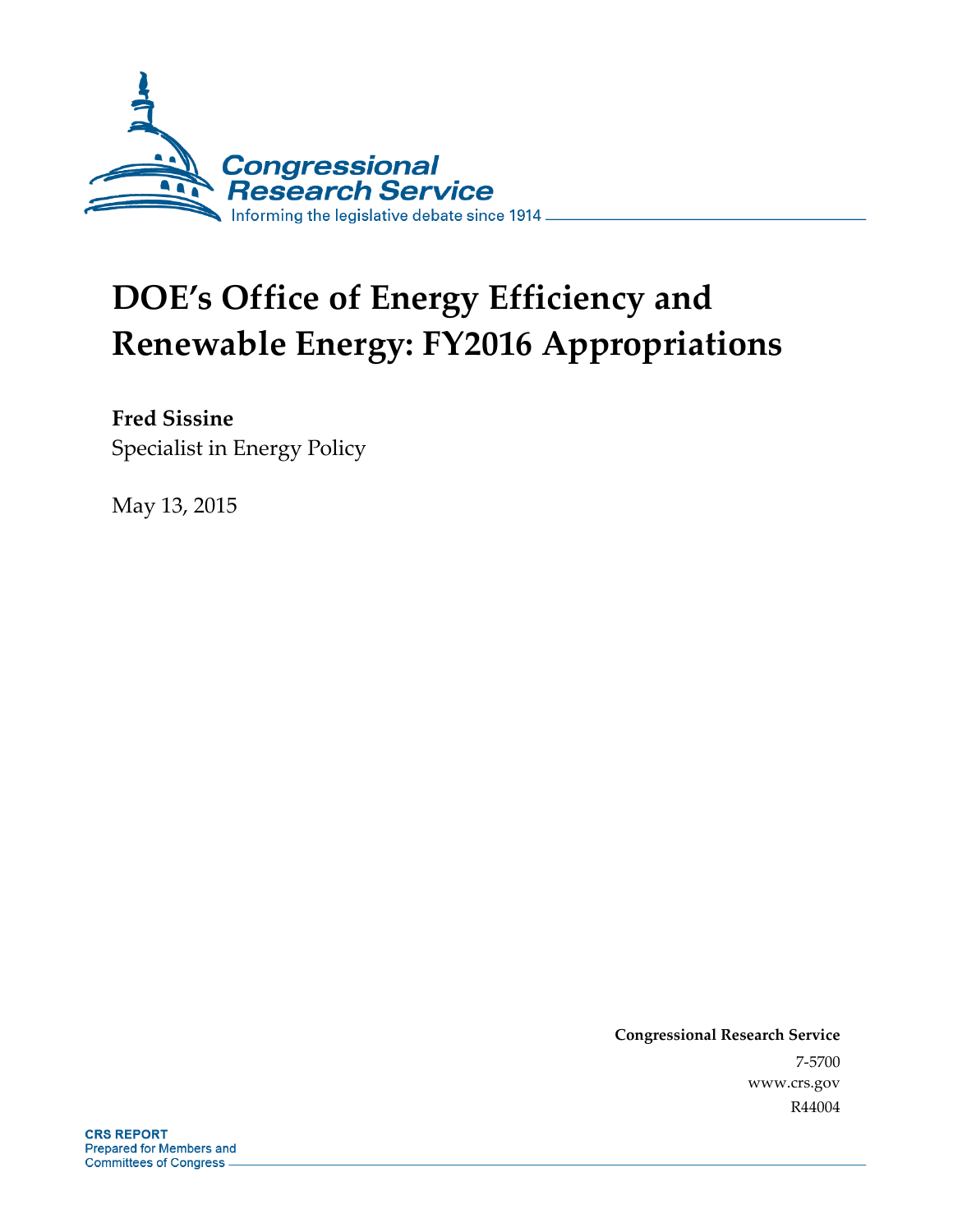# **Summary**

Since 2005, the Energy and Water Development (E&W) appropriations bill has funded all Department of Energy (DOE) programs, including those operated by the Office of Energy Efficiency and Renewable Energy (EERE). That office conducts two types of programs: research and development (R&D), usually conducted in partnership with private sector firms, and grant funds that are distributed to state governments. EERE administers a wide range of R&D programs, each with its own set of goals and objectives.

President Obama has declared energy efficiency and renewable energy to be a high priority, stressing their importance to jobs, economic growth, and U.S. manufacturing competitiveness. Efficiency and renewables are a focus of the President's Climate Action Plan and comprise two of the four building blocks of the Environmental Protection Agency's proposed Clean Power Plan.

DOE's FY2016 request seeks \$2.723 billion, an increase of \$809 million (42%) for EERE. That would be about one-third of the total requested increase for DOE.

Nearly half of the DOE-proposed EERE increase would go to two R&D programs: manufacturing (\$204 million) and vehicle technologies (\$164 million). For manufacturing, most of the increase (\$140 million) would support two new Clean Energy Manufacturing Institutes—part of the President's National Network for Manufacturing Innovation (NNMI). For vehicles, the increase would mainly support the Electric Vehicle (EV) Everywhere Grand Challenge—with funds spread over several subprograms.

The next largest increases would go to two more R&D programs: solar (\$104 million) and building technologies (\$92 million). For solar, the increase would mainly support the SunShot Initiative goal for utility-scale solar plants to reach 6 cents per kilowatt-hour (kwh) by 2020. For buildings, the largest share of the increase would go to emerging technologies—sensors, grid links, and air conditioning/refrigeration R&D. Most of the remaining increase would go to three other R&D programs: geothermal (\$41 million), wind (\$39 million), and bioenergy (\$21 million). Also, \$75 million would go to increases for three grant programs: weatherization (\$35 million), state energy (\$20 million), and local energy (\$20 million).

The FY2016 request identifies four new broad cross-cutting initiatives that span multiple EERE programs—and programs under other Energy (Fossil and Nuclear) and Science offices: Supercritical Carbon Dioxide, Subsurface Engineering, Energy-Water Nexus, and Cybersecurity. Also, the EERE request continues a focus on five other key cross-cutting initiatives, established in previous years: (1) Grid Modernization Initiative, (2) EV Everywhere Grand Challenge, (3) SunShot Grand Challenge, (4) Clean Energy Manufacturing Initiative, and (5) Wide Bandgap Semiconductors (solid state electronics).

The House Appropriations Committee recommends (H.R. 2028, H.Rept. 114-91) nearly \$1.658 billion for EERE, a cut of \$266 million (including use of \$13.1 in prior year balances) from the FY2015 funding level and a reduction of \$1.065 billion from the FY2016 request. About half of the proposed cuts would be applied to the Solar and Bioenergy programs. In floor action, the House approved H.R. 2028 with seven amendments. Three amendments made small changes to program funding, with a net increase of \$11 million. Another three amendments prohibit the use of funds to enforce certain efficiency standards and one amendment prohibits the use of funds for the Cape Wind energy project.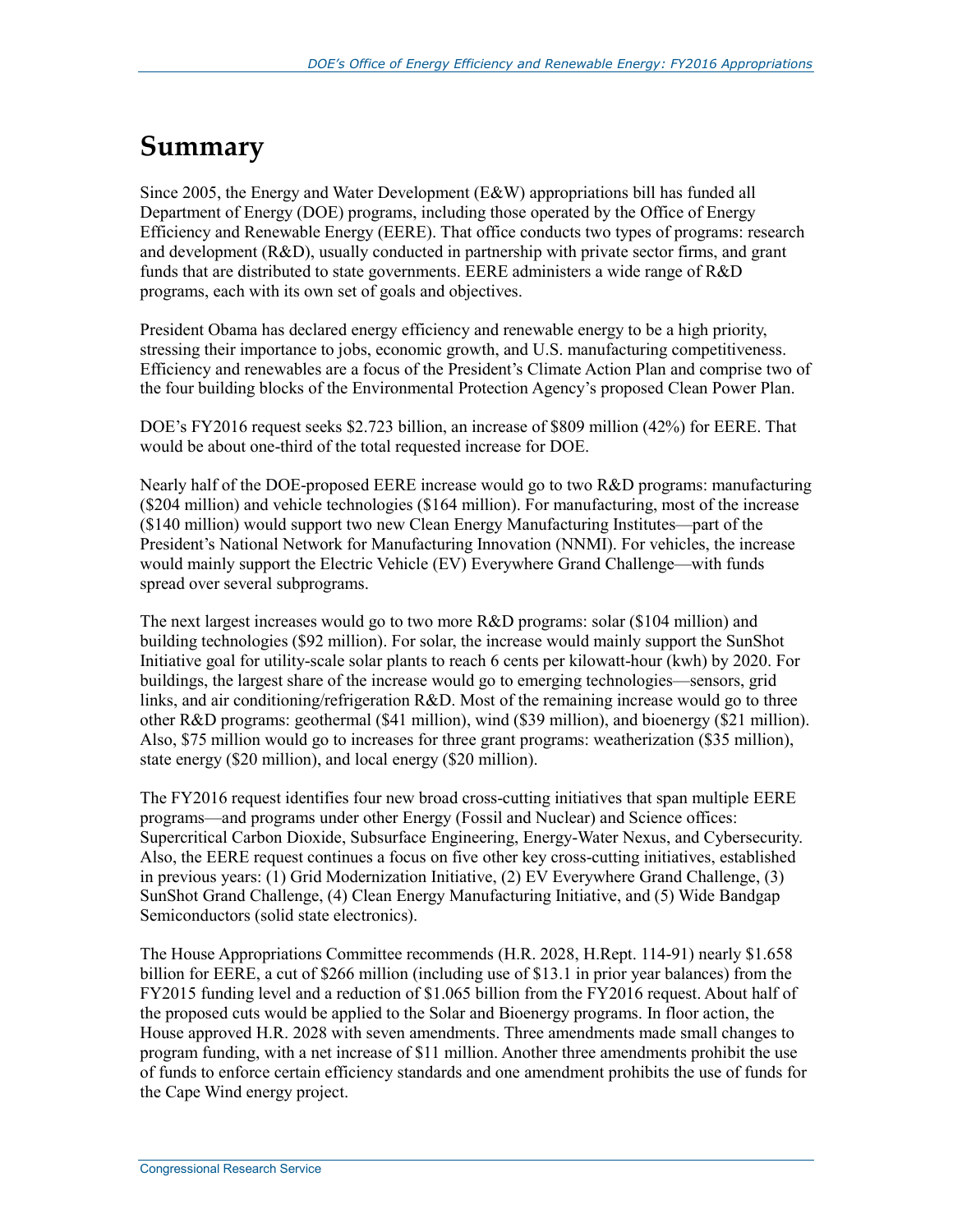At House and Senate oversight hearings, discussions revealed differing views about the requested funding amount and the role of market barriers and national interests in EERE program design and funding. The Administration has issued a veto threat, in part because it finds that the bill would "underfund critical activities" under EERE.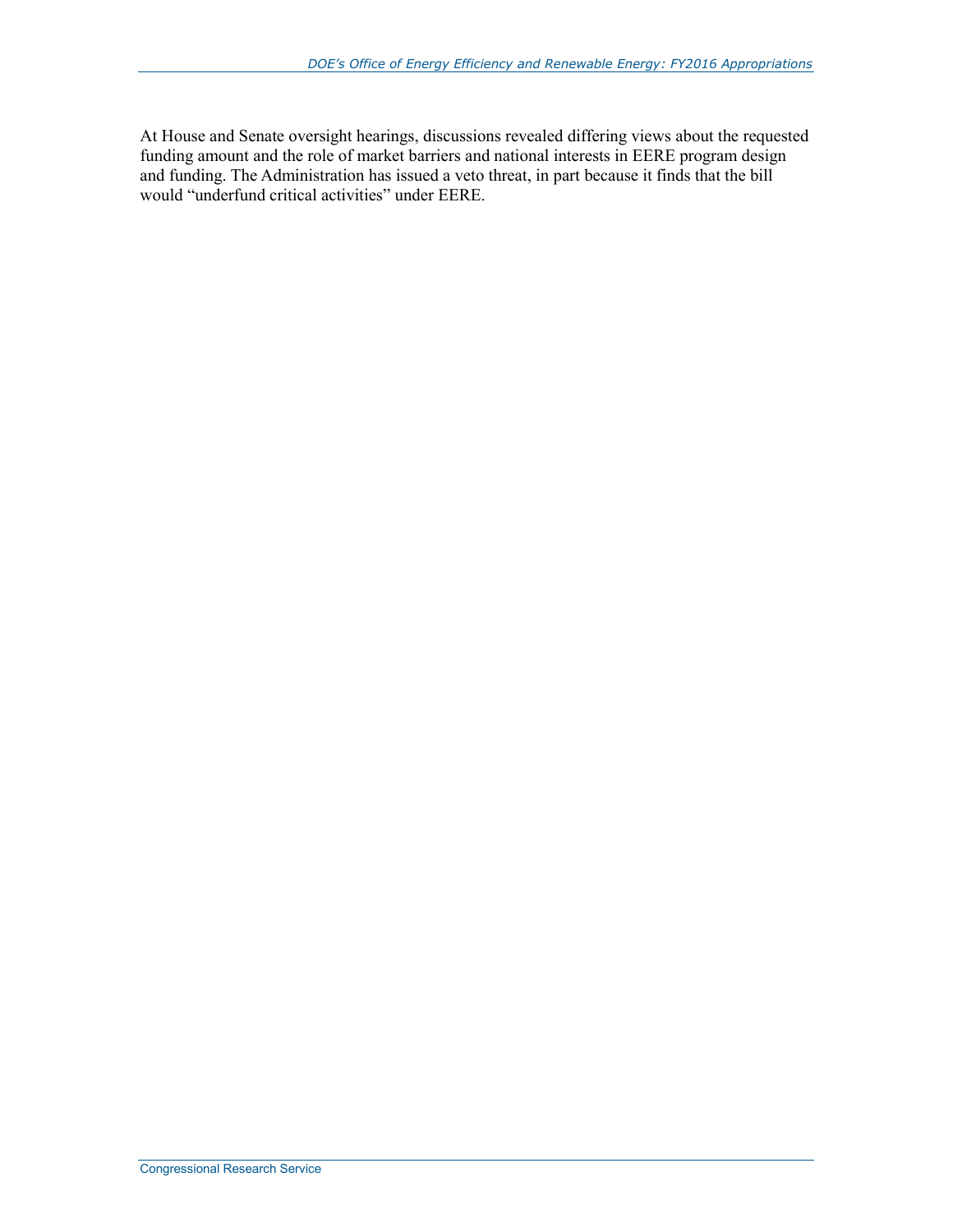# **Contents**

| 28 |
|----|
|    |
|    |
|    |
|    |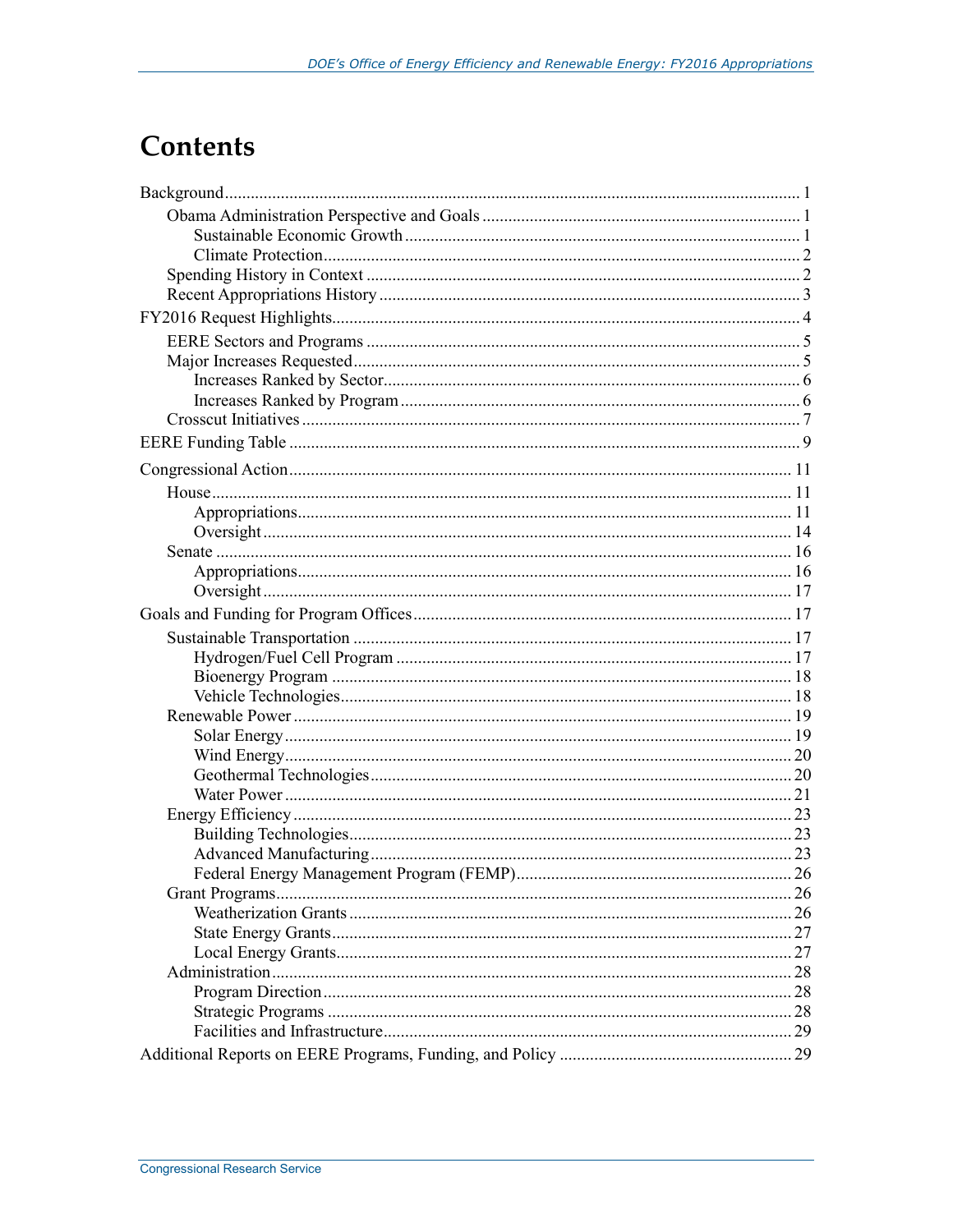## **Figures**

|  |  |  |  | Figure 1. DOE Energy Technology Share of Funding, Comparison over Three Periods3 |  |
|--|--|--|--|----------------------------------------------------------------------------------|--|
|  |  |  |  |                                                                                  |  |

## **Tables**

| Table 3. EERE Major Program Increases from the FY2015 Appropriation to the FY2016 |  |
|-----------------------------------------------------------------------------------|--|
|                                                                                   |  |
| Table 5. House Appropriations Committee Major Program Decreases from the FY2015   |  |
|                                                                                   |  |

## **Contacts**

|--|--|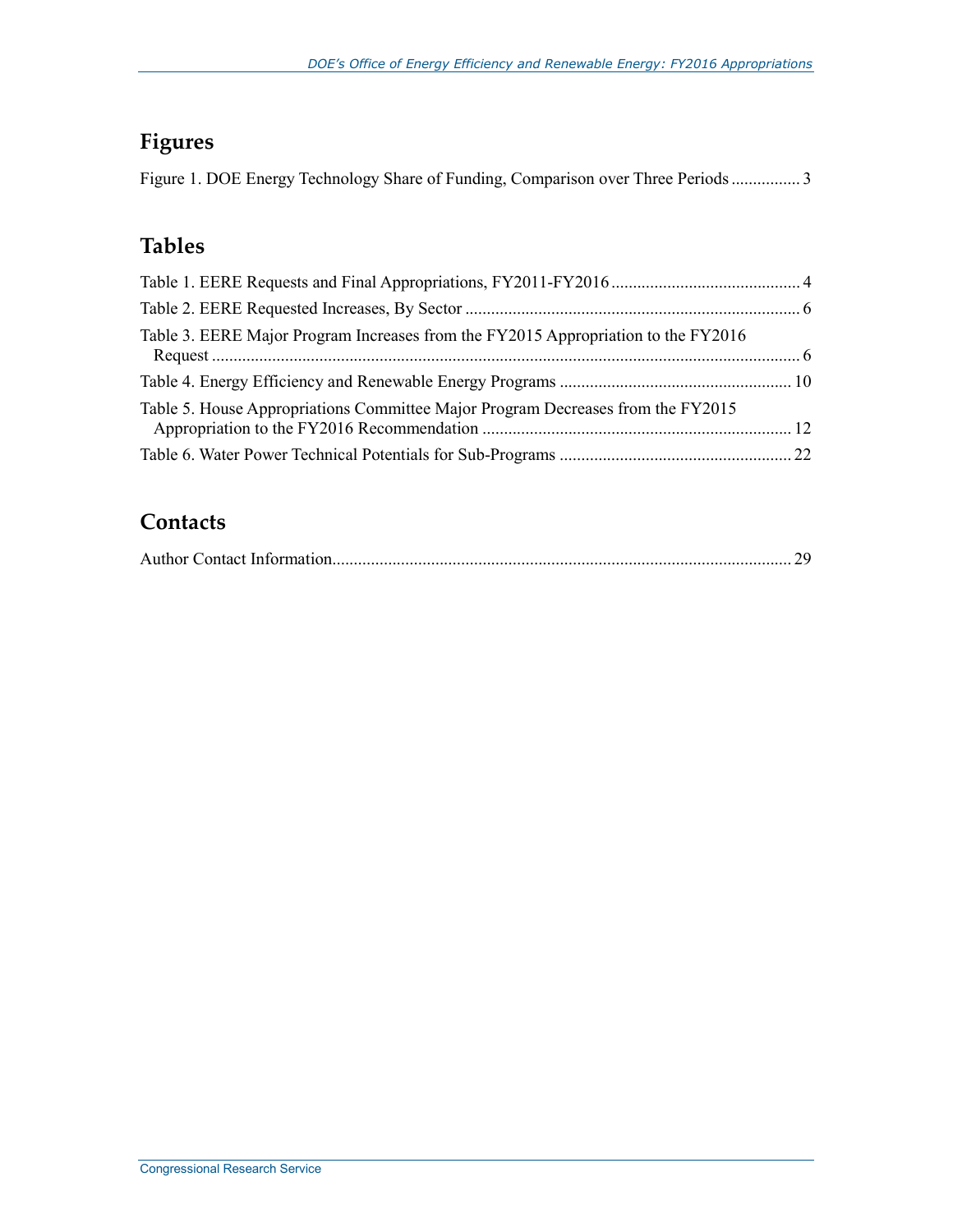# **Background**

The Office of Energy Efficiency and Renewable Energy (EERE) of the Department of Energy (DOE) invests in high-risk, potentially high-value research, development, and deployment (RD&D) in the fields of energy efficiency and renewable energy technologies. EERE also manages a portfolio of grant programs that support state and territorial governments. The office is led by the Assistant Secretary of Energy Efficiency and Renewable Energy,<sup>1</sup> who manages several internal EERE offices and programs. EERE serves as the steward and primary client of the National Renewable Energy Laboratory (NREL), which is located in Golden, CO. NREL is the only national lab dedicated solely to RD&D on efficiency and renewables. In FY2015, the amount of funding that EERE passed through to NREL was nearly double the amount that the office provided to all other national labs combined.

## **Obama Administration Perspective and Goals**

President Obama has declared energy efficiency and renewable energy to be high priorities, stressing their importance to jobs, economic growth, and U.S. manufacturing competitiveness. The *2013 Economic Report of the President* said that "President Obama has set a goal of once again doubling generation from wind, solar, and geothermal sources by 2020." Other key Administration goals that directly affect the EERE agenda include leading the world in clean energy technologies, doubling energy productivity by 2030 (relative to 2010), making nonresidential buildings 20% more efficient by 2020, attaining 80% clean energy power generation by 2035 (includes nuclear and efficient gas), reducing oil imports relative to the 2008 level by one-half by 2020, and cutting greenhouse gases  $17\%$  below the 2005 level by 2020.<sup>2</sup>

### **Sustainable Economic Growth**

The *2015 Economic Report of the President* states that the President's strategy for sustainable economic growth addresses three strategic elements: economic growth and job creation, improving energy security, and curbing global climate change.<sup>3</sup> Further, it observes that the President's Climate Action Plan "includes a broad range of actions, from providing research, demonstration, and deployment funding for new energy technologies to the direct regulation of carbon emissions under the Clean Air Act."4

For "infant" industries, the report finds that, due to difficulties for a private company to capture all the economic benefits of innovation, there tends to be underinvestment in clean energy

<u>.</u>

<sup>&</sup>lt;sup>1</sup> The Department of Energy Organization Act of 1977 (P.L. 95-91) defined the organizational structure and administrative functions for DOE. Section 203 established eight unspecified Assistant Secretary positions that report to the Secretary of Energy. The law directs the Secretary to assign a broad range of duties or "functions" to the Assistant Secretaries. Those functions include energy research, development, and applications for renewable energy and energy efficiency.

<sup>2</sup> DOE, *Office of Energy Efficiency and Renewable Energy FY2016 Budget Overview*, March 2015, http://energy.gov/ sites/prod/files/2015/03/f20/FY%202016%20Transportation%20Webinar%20%20Presentation.pdf.

<sup>3</sup> The White House, Council of Economic Advisers, *2015 Economic Report of the President*, Chapter 6 (The Energy Revolution), p. 242, https://www.whitehouse.gov/administration/eop/cea/economic-report-of-the-President/2015. Natural gas units accounted for most of the remainder.

<sup>4</sup> *2015 Economic Report*, p. 276.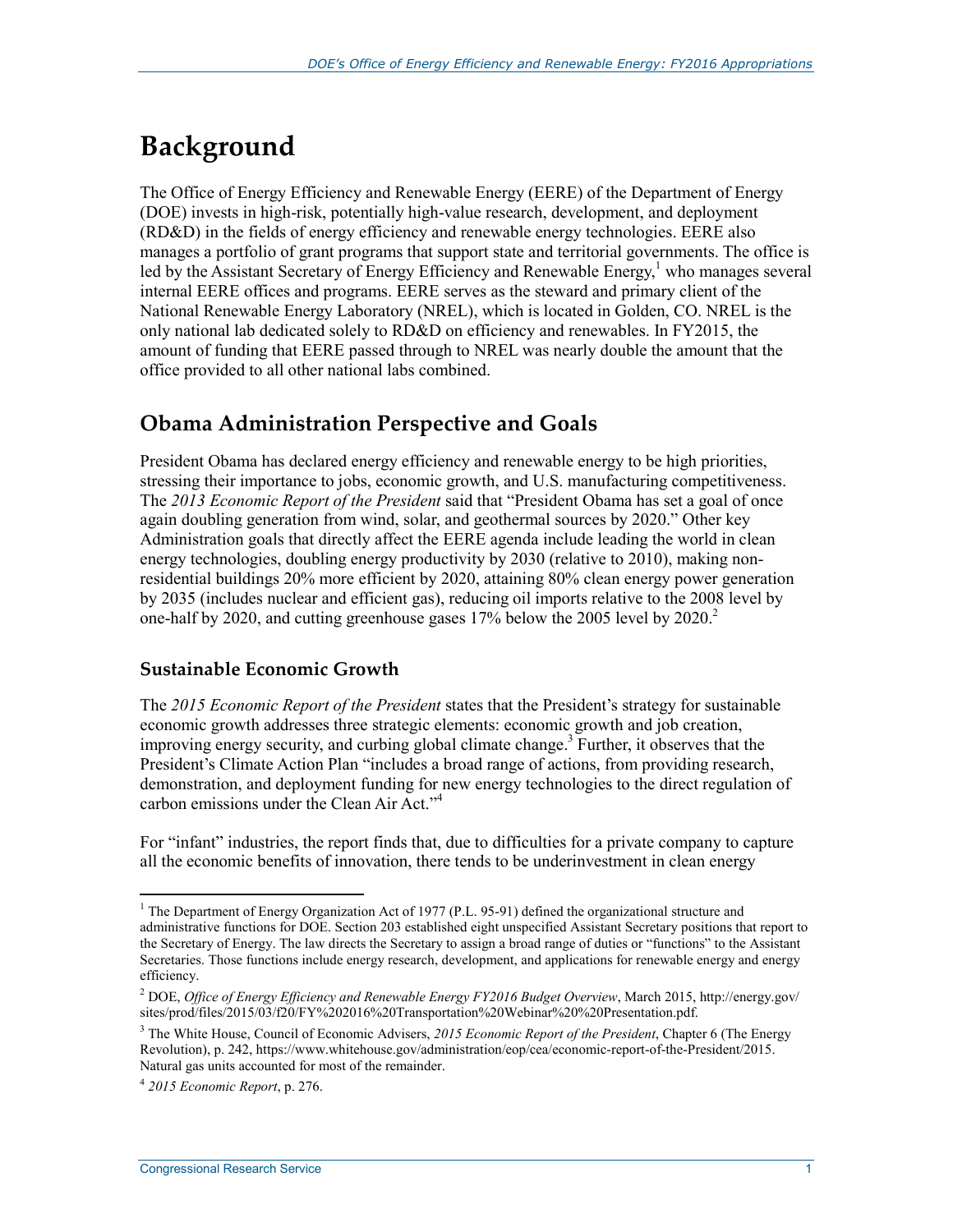technologies, such as wind and solar. As a result, "the Administration supports research and early deployment projects aimed at bringing down the ultimate market price of immature renewable energy technologies."<sup>5</sup> [Where does the quote end?]

### **Climate Protection**

The 2015 Economic Report of the President concludes that "U.S. leadership is vital to the success of international negotiations to set meaningful [carbon] reduction goals.... Through low-carbon technologies developed and demonstrated in the United States ... this Nation can help the rest of the world reduce its dependence on high-carbon fuels."6

Citing authority granted by the Clean Air Act, the Environmental Protection Agency (EPA) has issued a proposed rulemaking known as the Clean Power Plan (CPP). The CPP aims to reduce carbon emissions from the nation's fleet of electric power plants. The CPP could begin to take effect in 2015.<sup>7</sup> Energy efficiency and renewable energy are two of EPA's four "building blocks" designed to enable states to comply with the rule's proposed carbon emission goals.<sup>8</sup> Implementation of the CPP could increase the demand for EERE technologies. Such a boost to renewables and efficiency could likely take several forms, including development of renewables capacity and energy storage, transmission infrastructure and grid integration, and implementation of more energy-efficient equipment.

## **Spending History in Context**

From FY1948 through FY1977 the federal government provided an extensive amount of R&D support for fossil energy and nuclear power technologies. The energy crises of the 1970s spurred the federal government to expand its R&D programs to include renewable energy<sup>9</sup> and energy efficiency technologies. In real (constant dollar) terms, funding support for all four of the main energy technologies skyrocketed during the 1970s to a combined peak in FY1979. Funding then dropped steadily, reaching a plateau during the late 1990s. Since then, funding has increased gradually—except that the Recovery Act provided a one-year spike in FY2009.10 **Figure 1** presents a bar chart showing the relative shares of funding for the four types of energy technologies over three time periods: 67 years, 37 years, and 10 years. EERE funding is portrayed by the top two portions of each bar in the chart: one for renewables R&D and one for energy efficiency R&D.

<sup>5</sup> *2015 Economic Report*, p. 284.

<sup>6</sup>  *2015 Economic Report*, p. 288.

<sup>7</sup> For more about the background and status of the CPP, see CRS Report R43572, *EPA's Proposed Greenhouse Gas Regulations for Existing Power Plants: Frequently Asked Questions*, by James E. McCarthy et al.

<sup>&</sup>lt;sup>8</sup> For more about the CPP "building blocks" involving renewables and energy efficiency, see CRS Report R43652, *State CO2 Emission Rate Goals in EPA's Proposed Rule for Existing Power Plants*, by Jonathan L. Ramseur.

<sup>&</sup>lt;sup>9</sup> Includes wind, solar, biomass, geothermal, and water (hydropower, marine, and hydrokinetic) energy technologies.

<sup>&</sup>lt;sup>10</sup> More details about DOE—and earlier (pre-1978)—spending for R&D on energy technologies are available in CRS Report RS22858, *Renewable Energy R&D Funding History: A Comparison with Funding for Nuclear Energy, Fossil Energy, and Energy Efficiency R&D*, by Fred Sissine.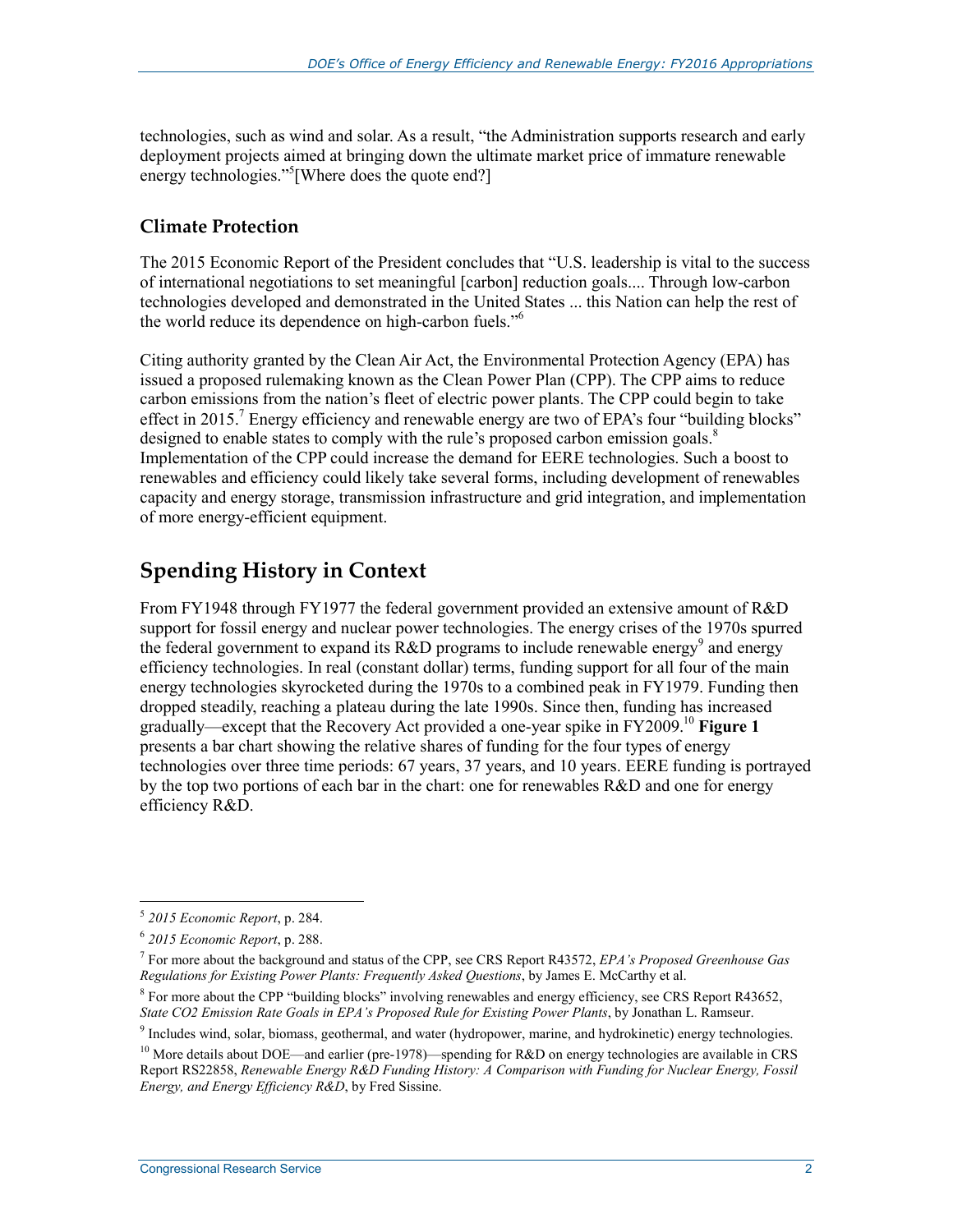

**Figure 1. DOE Energy Technology Share of Funding, Comparison over Three Periods**  (Chart taken from CRS Report RS22858)

**Source:** DOE *Budget Authority History Table by Appropriation*, May 2007; DOE Congressional Budget Requests (several years); DOE (Pacific Northwest Laboratory), *An Analysis of Federal Incentives Used to Stimulate Energy Production*, 1980; DOE Conservation and Renewable Energy Base Table. February 1990. Deflator Source: *The Budget for Fiscal Year 2015*, Historical Tables, Table 10.1.

**Notes:** The portion shown for Nuclear Energy includes funding for both nuclear fission and nuclear fusion.

## **Recent Appropriations History**

Since 2005, the annual Energy and Water Development (E&W) appropriations bill<sup>11</sup> has funded all DOE programs, including those operated by the Office of Energy Efficiency and Renewable Energy ( $EERE$ ).<sup>12</sup> That office conducts two general types of programs: research and development (R&D), often conducted in partnership with private sector firms, and distribution of grant funds to state, territorial, and tribal governments. EERE administers a wide range of R&D programs, each with its own set of goals and objectives.

<sup>11</sup> For an overview of the FY2016 E&W appropriations process, see CRS Report R43966, *Energy and Water Development: FY2016 Appropriations*, by Mark Holt.

<sup>&</sup>lt;sup>12</sup> Prior to 2005, DOE programs were supported partly by the E&W bill and partly by the Interior appropriations bill.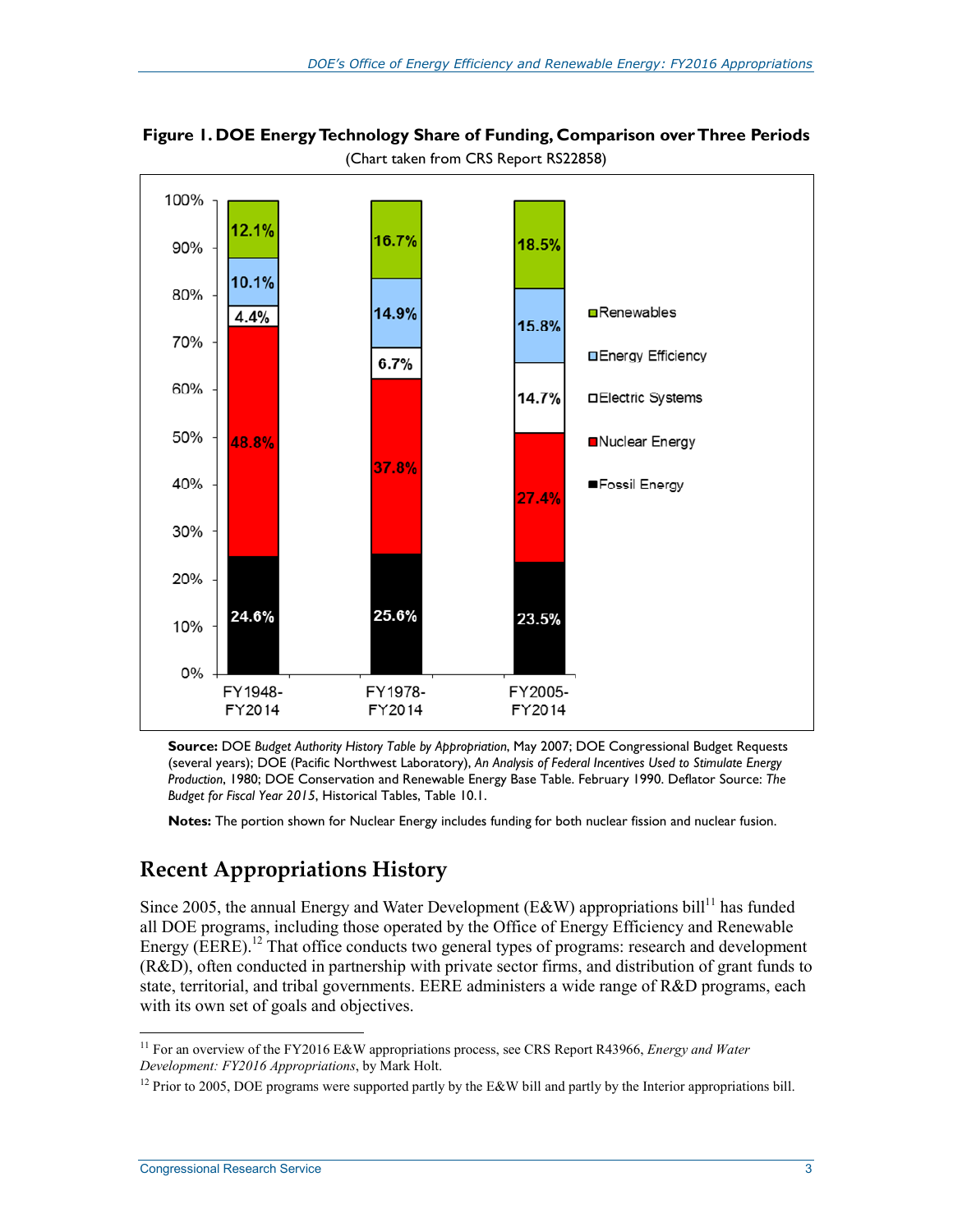Since FY2011, DOE has requested sizeable increases in spending each year—but Congress has generally provided funding for EERE programs at less than requested levels. **Table 1**, below, shows the recent pattern of EERE requests and final appropriation levels.

|                    | $\cdot$<br>$\sim$ |                            |
|--------------------|-------------------|----------------------------|
| <b>Fiscal Year</b> | <b>Request</b>    | <b>Final Appropriation</b> |
| FY2011             | \$2.4             | \$1.8                      |
| FY2012             | \$3.2             | \$1.8                      |
| FY2013             | \$2.3             | \$1.7                      |
| FY2014             | \$2.8             | \$1.9                      |
| FY2015             | \$2.3             | \$1.9                      |
| FY2016             | \$2.7             |                            |
|                    |                   |                            |

#### **Table 1. EERE Requests and Final Appropriations, FY2011-FY2016**  (\$ billions, current dollars)

**Source:** DOE Budget Requests, FY2011 through FY2016.

For FY2015, DOE's request for EERE was \$2.3 billion, which would have increased funding relative to the FY2014 level by about \$416 million, or nearly  $22\%$ <sup>13</sup>. The House approved \$1.8 billion, and the Senate Committee on Appropriations Subcommittee on Energy and Water Development recommended \$2.1 billion. The enacted FY2015 measure (P.L. 113-235, Division D) provided \$1.9 billion for EERE.

For FY2016, DOE requests about \$2.7 billion for EERE. The draft bill issued by the House Appropriations Committee's Subcommittee on Energy and Water Development recommends less than \$1.7 billion.

# **FY2016 Request Highlights**

DOE released its FY2016 budget request on February 2, 2015.<sup>14</sup> This section presents the key EERE program funding increases requested and describes some highlights for each of those programs. EERE Principal Deputy Assistant Secretary Mike Carr presented a summary of the EERE request at a February 25, 2015, briefing for congressional staff sponsored by the Environmental and Energy Study Institute (EESI).<sup>15</sup>

 $<sup>13</sup>$  This comparison was calculated on current dollars for the two fiscal years, not constant (inflation-adjusted) dollars.</sup>

<sup>&</sup>lt;sup>14</sup> A video replay of Secretary Moniz's verbal presentation of the DOE request is available at http://energy.gov/articles/ energy-department-presents-fy16-budget-request. The potion on energy programs, including EERE, begins at about nine minutes into the video recording. Also, the printed text of the Secretary's verbal presentation is available at http://energy.gov/articles/secretary-monizs-remarks-presenting-department-s-fy-2016-budget-request-delivered.

<sup>&</sup>lt;sup>15</sup> A video replay of Mike Carr's presentation at the EESI briefing is available at http://www.eesi.org/briefings/view/ 022515budget.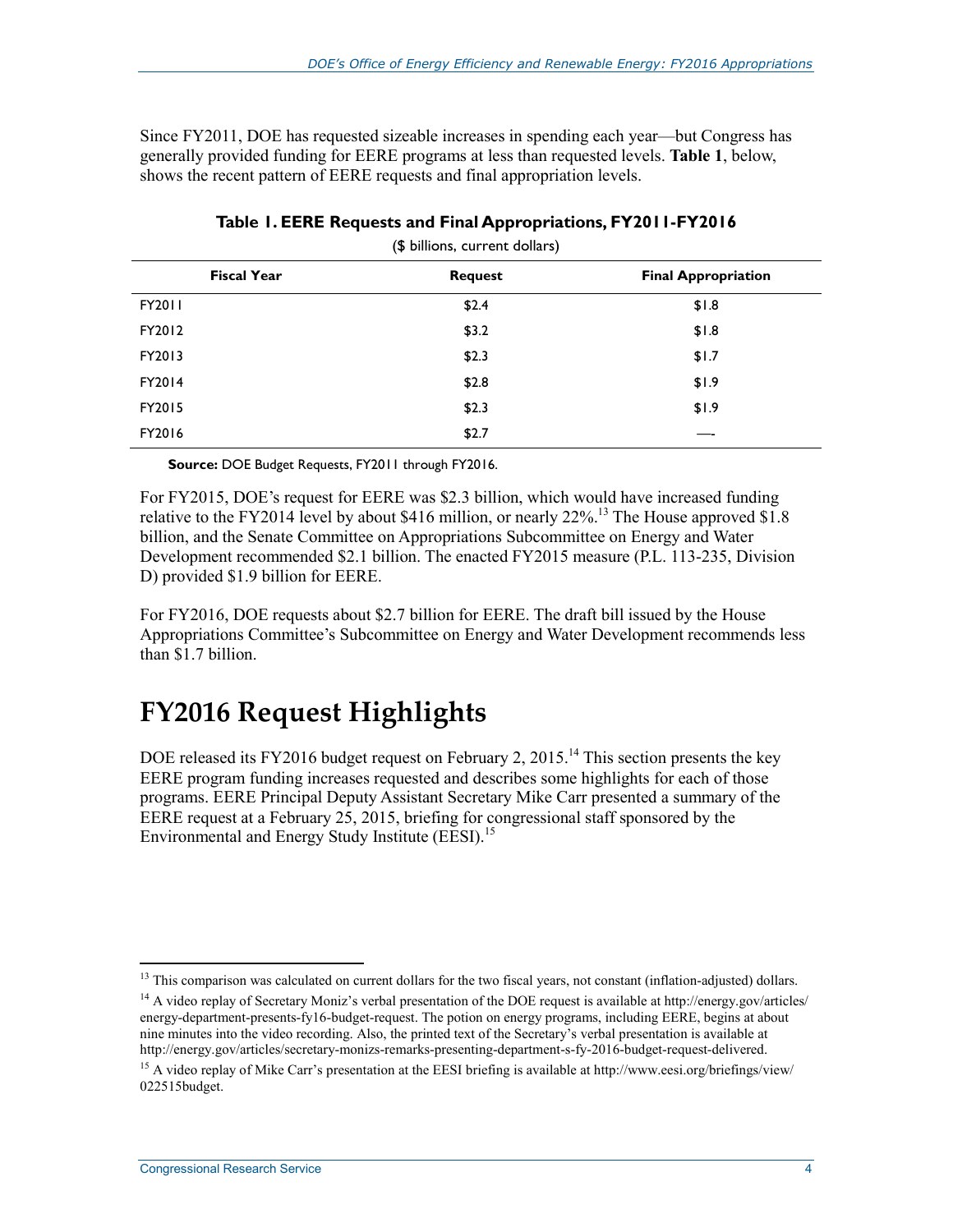## **EERE Sectors and Programs**

DOE has organized EERE into four functional groups, or sectors: sustainable transportation, renewable power, energy efficiency, and corporate management. Each sector—and its major component programs—are identified below:

- Sustainable Transportation R&D is made up of three program offices. The Vehicle Technologies office focuses mainly on the development of electric vehicles and on technologies to improve the efficiency and fuel economy of combustion engines of cars and trucks. The Bioenergy office addresses biomass resources and technologies for liquid fuels that can displace petroleum use. The Hydrogen/Fuel Cells office targets the energy efficiency of transportation fuel cells that can use natural gas and/or hydrogen gas as a fuel.
- Renewable Power R&D is made up of four program offices. The Solar Energy office develops electric power systems for buildings and utility-scale installations. The Wind Energy office focuses on hardware for wind farms. The Geothermal Energy office explores technology to generate power from geological resources. Water Power technologies include new hydropower development strategies and hardware for wave, currents (river and ocean), and tidal energy resources.
- Energy Efficiency R&D is made up of three program offices. The Advanced Manufacturing Office (AMO) anchors the Clean Energy Manufacturing Initiative and provides technical assistance for industry. The Building Technologies office addresses building design (codes), component innovation, and equipment standards. The Federal Energy Management Program (FEMP) helps federal agencies with project financing, technical guidance, and planning assistance.
- Corporate Management is made up of three activities. Program Management is the overall administrative arm that manages all EERE programs. Strategic Programs (formerly Program Support) serves an integrative and crosscutting role for EERE. The Facilities and Infrastructure program mainly addresses the development and maintenance of the facilities that make up the National Renewable Energy Laboratory (NREL).

## **Major Increases Requested**

The FY2016 request seeks a total increase of \$2.5 billion (9%) for DOE and an increase of \$809 million (42%) for EERE—which would be about one-third of the total DOE increase. At the same time, the Administration is seeking a revenue offset derived from a proposal to repeal about \$4 billion in fossil fuel tax incentives.<sup>16</sup>

<sup>&</sup>lt;sup>16</sup> The Federal Budget Request for FY2016 would repeal \$4 billion in FY2016 fossil fuel tax incentives. This repeal is part of a longer-term proposal to eliminate fossil fuel incentives, which President Obama promised at the G20 Summit held in Brisbane, Australia, November 15-16, 2014. For the annual dollar estimates of proposed cuts to fossil energy incentives see U.S. Department of the Treasury, *General Explanations of the Administration's Fiscal Year 2016 Revenue Proposals*, Table 2.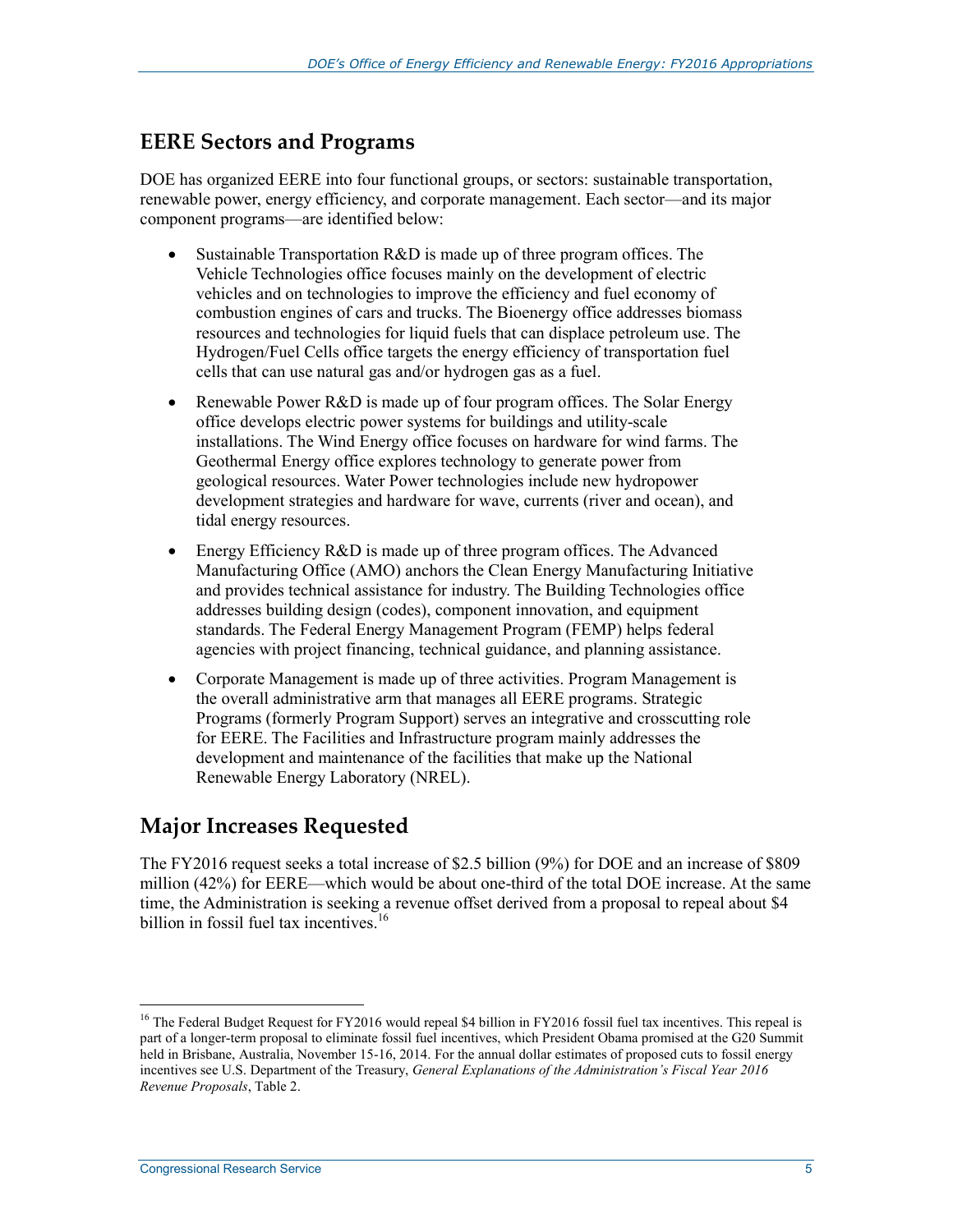#### **Increases Ranked by Sector**

Regarding the changes proposed for FY2016, **Table 2** shows the requested increases for each of the three functional sectors. Clearly, the largest dollar increase is sought for energy efficiency. The following section provides a further breakdown for the programs under the sectors.

|                               |               | (\$ millions, current dollars) |                 |                         |
|-------------------------------|---------------|--------------------------------|-----------------|-------------------------|
| <b>Sector</b>                 | <b>FY2015</b> | <b>FY2016 Request</b>          | <b>Increase</b> | <b>Percent Increase</b> |
| <b>Energy Efficiency</b>      | \$642         | \$1,029                        | \$388           | 60%                     |
| Sustainable<br>Transportation | \$602         | \$793                          | \$191           | 32%                     |
| Renewable Power               | \$456         | \$645                          | \$189           | 42%                     |
| Corporate<br>Management       | \$237         | \$255                          | \$18            | 8%                      |

#### **Table 2. EERE Requested Increases, By Sector**

**Source:** DOE, *FY2016 Budget Request*, Vol. 3.

**Notes:** Figures for Energy Efficiency include both R&D and grants.

#### **Increases Ranked by Program**

**Table 3** shows that the largest requested EERE increases are for manufacturing and vehicles:

- **Manufacturing.** Most of the increase, \$140 million, would support two new Clean Energy Manufacturing Initiatives (CEMIs)—part of the President's National Network for Manufacturing Innovation (NNMI).
- **Vehicles.** The increase would mainly support the EV Everywhere Grand Challenge—with funds spread over several subprograms.

#### **Table 3. EERE Major Program Increases from the FY2015 Appropriation to the FY2016 Request**

| (\$ millions, current dollars)    |                 |                         |  |  |  |  |
|-----------------------------------|-----------------|-------------------------|--|--|--|--|
| Program                           | <b>Increase</b> | <b>Percent Increase</b> |  |  |  |  |
| <b>Research &amp; Development</b> |                 |                         |  |  |  |  |
| Manufacturing                     | \$204           | 102%                    |  |  |  |  |
| Vehicles                          | \$164           | 59%                     |  |  |  |  |
| Solar                             | \$104           | 45%                     |  |  |  |  |
| <b>Buildings</b>                  | \$92            | 54%                     |  |  |  |  |
| Geothermal                        | \$41            | 75%                     |  |  |  |  |
| Wind                              | \$39            | 36%                     |  |  |  |  |
| Bioenergy                         | \$21            | 9%                      |  |  |  |  |
| <b>Grant Programs</b>             |                 |                         |  |  |  |  |
| Weatherization                    | \$35            | 18%                     |  |  |  |  |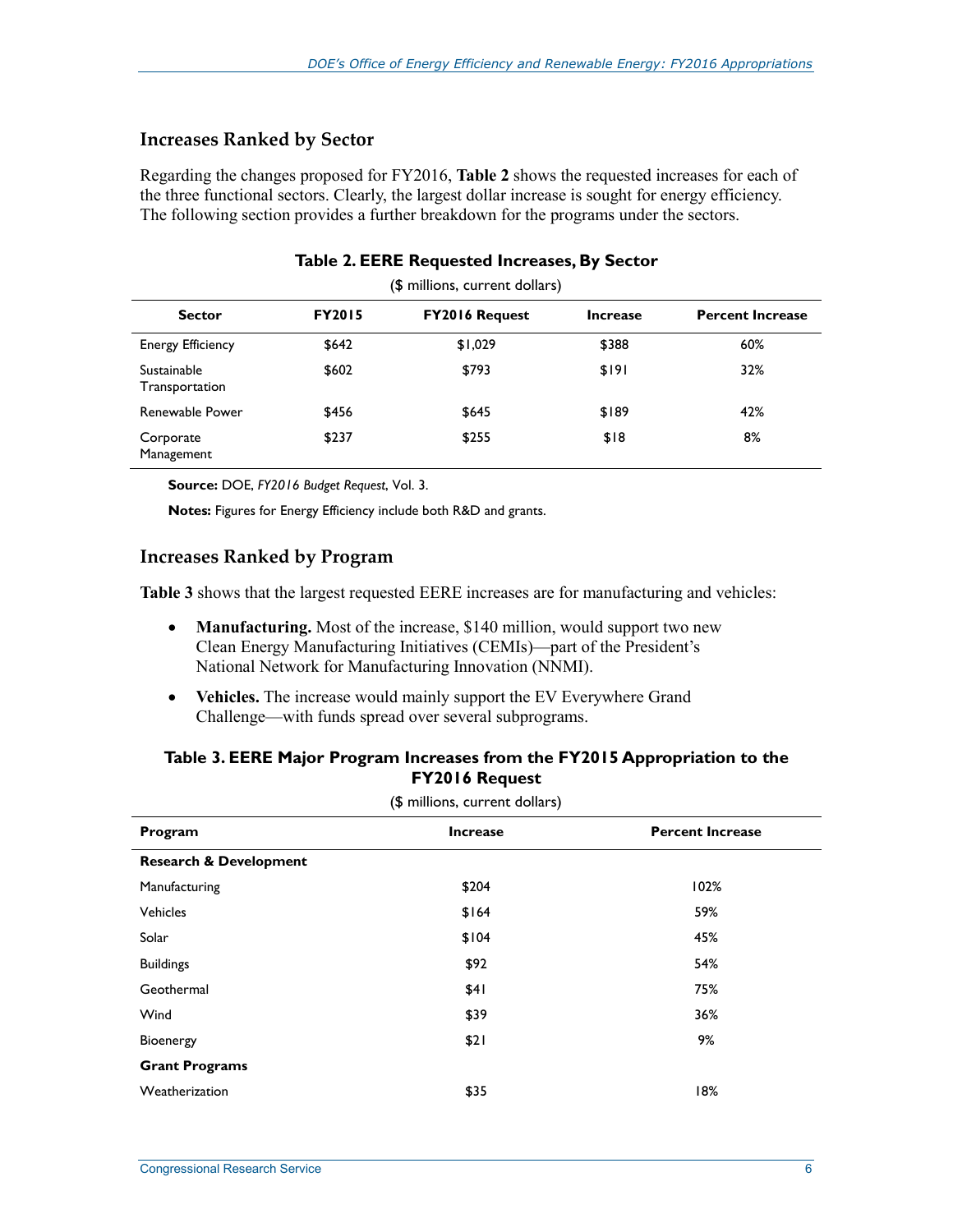| Program             | <b>Increase</b> | <b>Percent Increase</b> |
|---------------------|-----------------|-------------------------|
| <b>State Energy</b> | \$20            | 40%                     |
| Local Energy        | \$20            | New Program             |

**Source:** DOE FY2016 Budget Request.

Five other sizable increases are sought for EERE R&D programs:

- **Solar.** The \$104 million increase would mainly support the SunShot Initiative goal for utility solar plants to reach 6 cents/kilowatt hour (kwh) by 2020.
- **Buildings.** The largest share of the \$92 million increase would go to emerging technologies—sensors, grid links, and air conditioning R&D.
- **Geothermal.** The \$41 million increase would support a production cost goal of 10 cents/kwh by 2030, mainly by adapting sensing, drilling, and fracking technologies for "blind" resources and deep reservoirs.
- Wind. The largest share of the \$39 million increase would go to new technology. Also, a sizable increase would go to mitigate wildlife impacts.
- **Bioenergy.** An increase of \$21 million would support pilot biorefinery projects and efforts to raise algae productivity.

Three notable increases are sought for grant programs. **Table 3** lists those requested increases, and ranks them by amount.

- **Weatherization.** The \$35 million increase would raise the number of retrofits and support new test models for multifamily buildings.
- **State Energy.** Most of the \$20 million increase would support a competitive grant program for innovation and best practices.
- Local Energy. A new \$20 million program of competitive grants would promote best practices.

## **Crosscut Initiatives**

The FY2016 request identifies four new broad initiatives that cut across multiple EERE programs—and across programs under other energy (Fossil and Nuclear) offices and the Office of  $\text{Science}^{17}$ 

• **Supercritical Carbon Dioxide (sCO<sub>2</sub>).** The aim is to use  $\text{SCO}_2$  as the working fluid in power production cycles. Demonstration of feasibility could yield cleaner, more efficient, and less costly power production for fossil, nuclear, concentrating solar, geothermal, and industrial waste heat recovery technologies.18

<sup>17</sup> DOE, *FY2016 Budget Request*, vol. 3, pp. 15-16, http://energy.gov/sites/prod/files/2015/02/f19/ FY2016BudgetVolume3\_7.pdf. Also, some cross-cutting initiatives involve coordination with the Advanced Research Projects Agency-Energy (ARPA-E) and other federal agencies.

 $18$  At high pressure, CO<sub>2</sub> has a higher density than steam, giving it a high power density. This crosscut involves \$44 (continued...)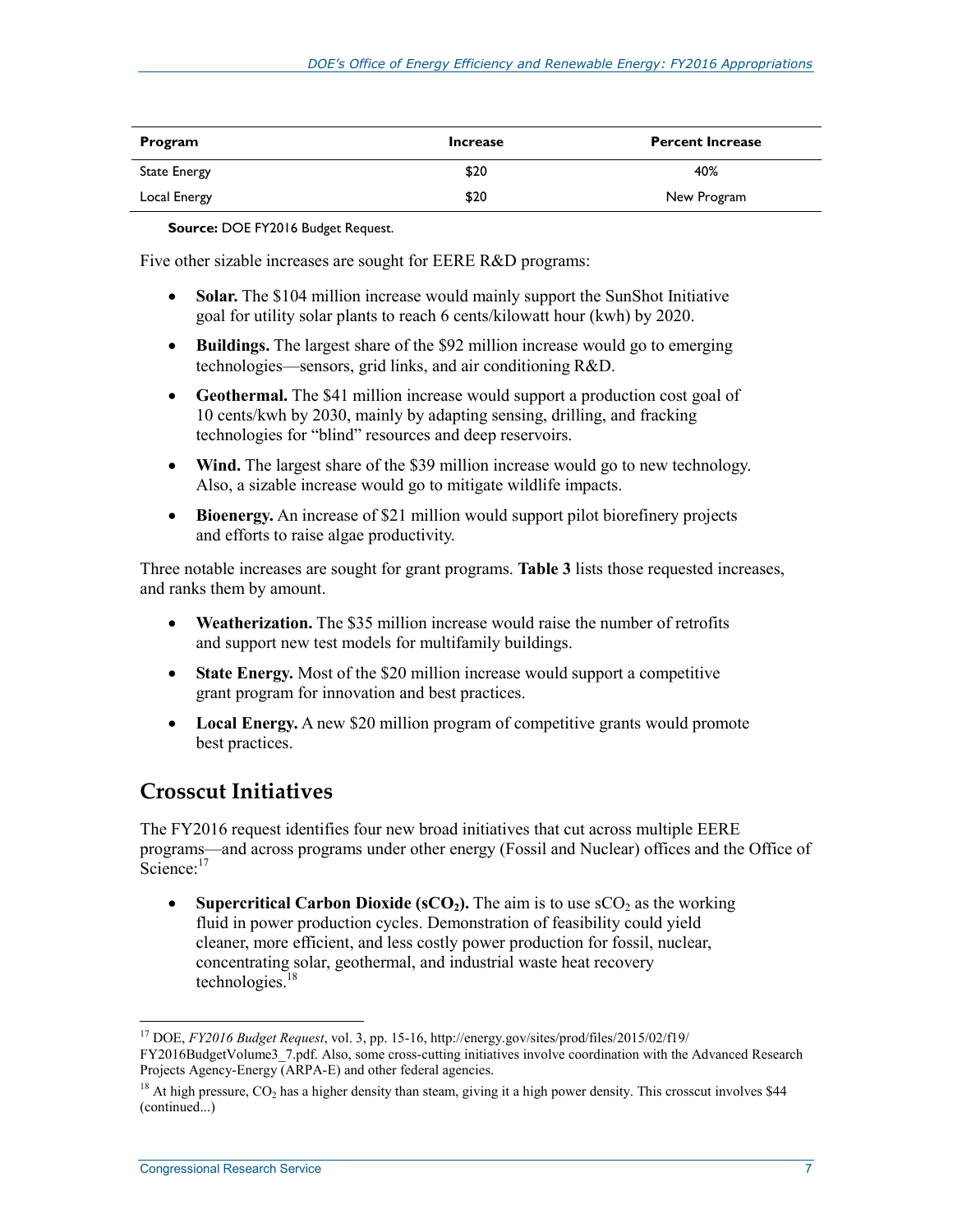- **Subsurface Engineering (SubTER).** This activity aims to improve technologies for accessing underground fossil and geothermal resources, while exploring ways to store  $CO<sub>2</sub>$ , fluids, and waste products.<sup>19</sup>
- **Energy-Water Nexus.** This collaboration is focused on technology and analysis to improve the resilience of coupled energy-water systems.<sup>20</sup>
- **Cybersecurity.** This crosscut aims to protect DOE facilities from cyber threats, bolster the federal government's ability to address cyber threats, and improve cybersecurity for the industrial subsectors of electric power, oil, and natural gas.<sup>21</sup>

Also, the request continues a focus on five other key EERE cross-cutting initiatives, established in previous years:

(1) Grid Modernization Initiative. Under this initiative, launched in  $2012<sup>22</sup> EERE's vehicles$ , solar, and buildings programs would work in coordination with DOE's Grid Tech Team<sup>23</sup> to address electric grid integration barriers and opportunities associated with variable, distributed renewable energy generators, electric vehicle charging, and building efficiency and controls. Thus, EERE would coordinate with DOE's Office of Electricity Delivery and Energy Reliability (OE).

**(2) EV Everywhere Grand Challenge.** This DOE-wide initiative aims to make technology breakthroughs that would enable the United States, by 2022, to become the first country in the world to invent and produce plug-in electric vehicles that are as affordable and convenient as gasoline-powered vehicles.24

**(3) SunShot Grand Challenge.** This DOE-wide initiative seeks to achieve directly costcompetitive solar power by  $2020^{25}$ 

<sup>(...</sup>continued)

million for a 10-mw demonstration project. For details, see DOE, *Project Profile: 10-Megawatt Supercritical Carbon Dioxide Turbine*, http://energy.gov/eere/sunshot/project-profile-10-megawatt-supercritical-carbon-dioxide-turbine.

<sup>19</sup> For more about SubTER, see DOE, *DOE Crosscutting Subsurface Initiative*, http://www.energy.gov/sites/prod/files/ 2014/12/f19/DOE-SubTER%20AGU%20town%20hall.pdf.

<sup>&</sup>lt;sup>20</sup> For more details see DOE, *The Water-Energy Nexus: Challenges and Opportunities*, http://energy.gov/downloads/ water-energy-nexus-challenges-and-opportunities.

<sup>&</sup>lt;sup>21</sup> This crosscut is led by the Office of Electricity Delivery and Energy Reliability (OE). More details at DOE, *Cybersecurity*, http://energy.gov/oe/services/cybersecurity.

<sup>&</sup>lt;sup>22</sup> The Administration proposed the Grid Modernization Initiative in 2011 (http://www.whitehouse.gov/sites/default/ files/microsites/ostp/smart-grid-press-release-6-13-2011.pdf). The Energy Independence and Security Act (EISA, Title 13) made OE the lead DOE office for this initiative (http://energy.gov/oe/services/technology-development/smart-grid). The EERE role is described in a 2014 plan http://www.nrel.gov/esi/pdfs/

eere grid integration multi year program plan.pdf.

<sup>&</sup>lt;sup>23</sup> DOE created the Grid Tech Team to develop a stronger and more extensive network of public-private partnerships to ease the transition to a more modern grid. DOE, EDER, *DOE Grid Tech Team*, http://energy.gov/oe/services/doe-gridtech-team.

<sup>24</sup> For more details, see *EV Everywhere: Grand Challenge Blueprint*, January 2013, http://energy.gov/sites/prod/files/ 2014/02/f8/eveverywhere\_blueprint.pdf.

<sup>&</sup>lt;sup>25</sup> For more about SunShot, see (1) this report's section on Solar Energy, (2) p. 6 of the budget request for FY2014 at http://energy.gov/sites/prod/files/2013/04/f0/Volume3\_1.pdf, and (3) DOE's SunShot program site at http://energy.gov/ eere/sunshot/sunshot-initiative.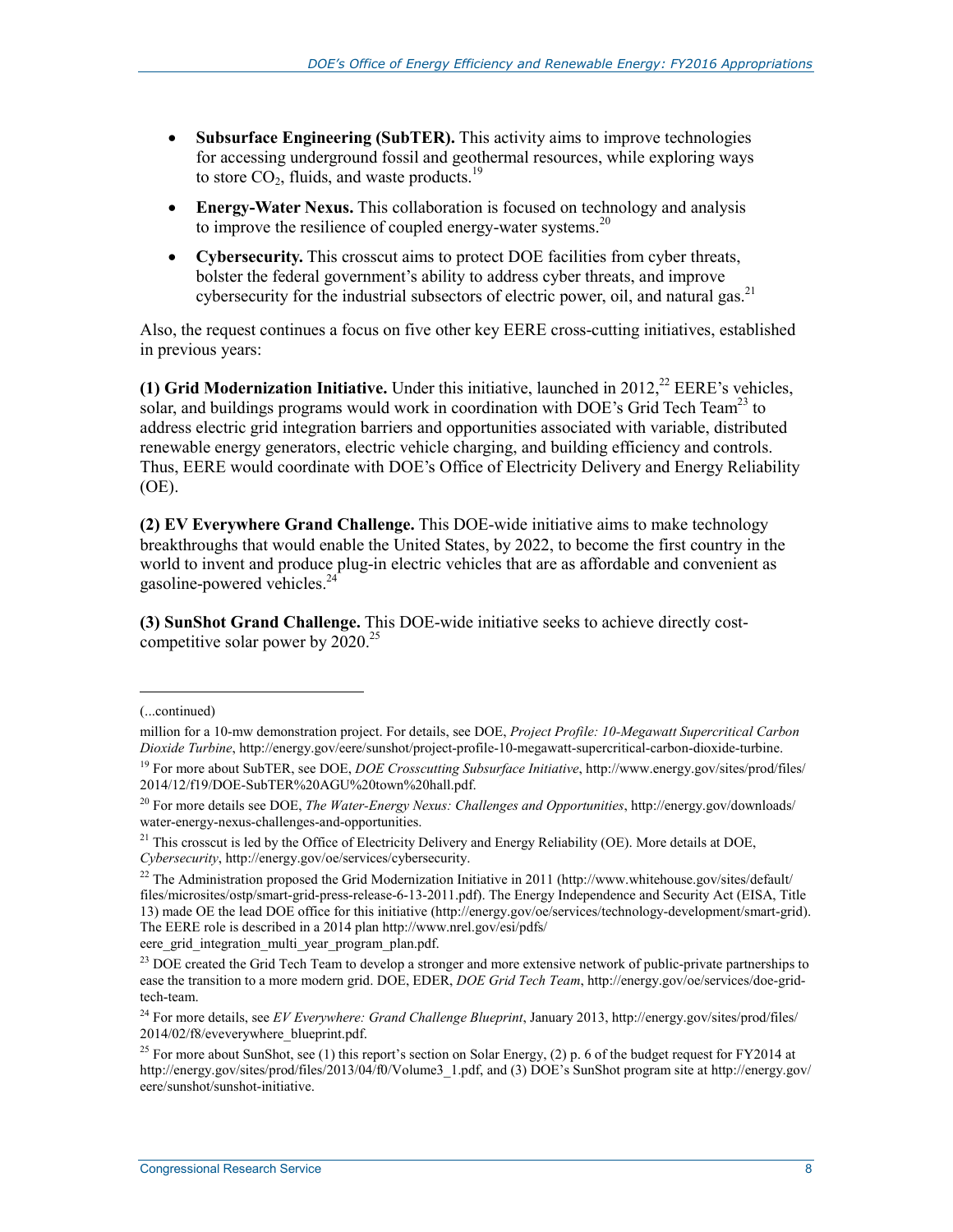**(4) Clean Energy Manufacturing Initiative.** Launched in 2014, this EERE initiative aims to dramatically improve U.S. competitiveness in the manufacture of clean energy products (such as solar modules, LED lights,  $^{26}$  batteries, and wind blades) and to increase energy productivity as a means to strengthen U.S. competitiveness across multiple manufacturing industries.<sup>27</sup>

**(5) Wide Bandgap (WBG) Semiconductors for Clean Energy Initiative.** Wide bandgap semiconductor technology—a branch of solid state power electronics—was initially developed for military and solid-state lighting uses. DOE contends it is a key next-generation platform for semiconductor devices with the potential for developing high-power-conversion electronics that are much more compact, more energy efficient, and able to operate at much higher temperatures and voltages than existing commercial technology. DOE says that this "revolutionary" technology could be a platform for the next generation of electric vehicle drivetrains, solar inverters, highefficiency motors, solid-state transformers for the grid, and many other critical, clean energy applications.28 WBG semiconductors are one focus of DOE's Next Generation Power Electronics Manufacturing Innovation Institute.<sup>29</sup>

# **EERE Funding Table**

EERE has 13 program offices and three administrative offices. Each program office has a set of goals and funding needs. DOE's FY2016 request groups the 13 program offices under four separate functional themes:

- 1. Sustainable Transportation, which includes the Vehicles, Bioenergy, and Hydrogen/Fuel Cell programs.
- 2. Renewable Electricity Generation, which includes Solar, Geothermal, Wind, and Water programs.
- 3. Energy Efficiency, which includes Manufacturing, Buildings, the Federal Energy Management Program (FEMP), and the grant programs.
- 4. Corporate Management, which includes the three administrative programs: Facilities, Program Direction, and Strategic Programs.

**Table 4**, below, gives the EERE breakdown of recent fiscal year appropriations—and the current FY2016 request—by program office.

<u>.</u>

 $26$  LED is an abbreviation for light-emitting diode, a form of solid state lighting.

<sup>&</sup>lt;sup>27</sup> For more about CEMI, see (1) this report's section on Advanced Manufacturing, (2) p. 14 of the budget request for FY2015 at http://energy.gov/sites/prod/files/2014/04/f14/Volume%203.pdf, and (3) the EERE program site at http://energy.gov/eere/cemi/clean-energy-manufacturing-initiative.

<sup>&</sup>lt;sup>28</sup> For more about wide bandgap semiconductors, see (1) p. 14 of the budget request for FY2015 at http://energy.gov/ sites/prod/files/2014/04/f14/Volume%203.pdf, (2) p. 6 of the request for FY2014 at http://energy.gov/sites/prod/files/ 2013/04/f0/Volume3\_1.pdf, (3) the EERE program site at http://manufacturing.gov/docs/

wide\_bandgap\_semiconductors.pdf, and (4) the EERE program site at http://energy.gov/articles/factsheet-nextgeneration-power-electronics-manufacturing-innovation-institute.

<sup>&</sup>lt;sup>29</sup> For more details, see DOE, *Factsheet: Next Generation Power Electronics Manufacturing Innovation Institute*, 2014, http://energy.gov/articles/factsheet-next-generation-power-electronics-manufacturing-innovation-institute.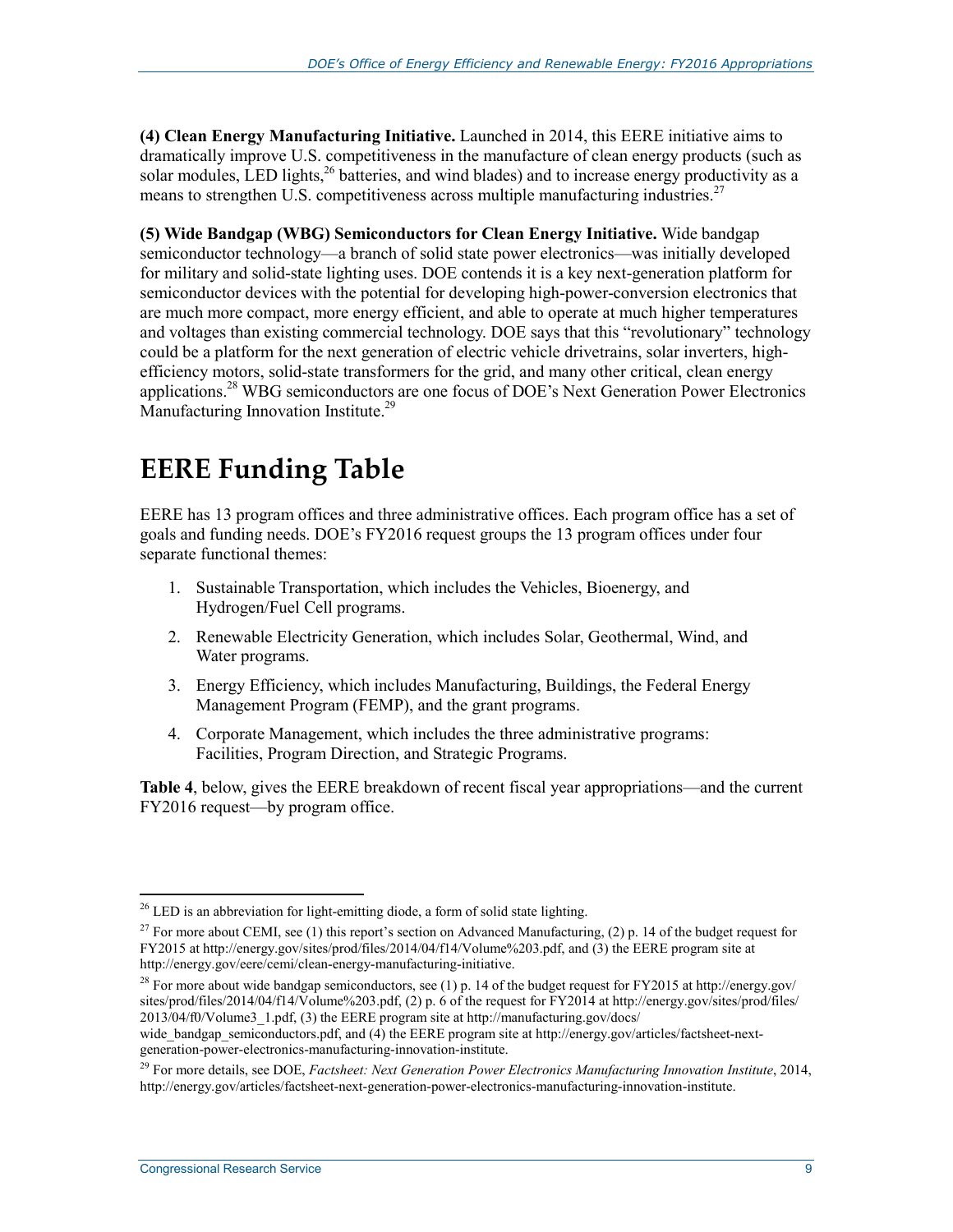|                                         |                          |                          |                          | <b>House</b>         | <b>Difference:</b><br><b>House</b><br>Committee- |                   |
|-----------------------------------------|--------------------------|--------------------------|--------------------------|----------------------|--------------------------------------------------|-------------------|
| Program                                 | <b>FY2014</b><br>Approp. | <b>FY2015</b><br>Approp. | <b>FY2016</b><br>Request | Approp.<br>Committee | <b>FY2015</b><br>Approp.                         | Percent<br>Change |
| Hydrogen/Fuel Cell<br>Technologies      | 92.9                     | 97.0                     | 103.0                    | 94.I                 | $-2.9$                                           | $-3.0%$           |
| <b>Bioenergy</b>                        | 232.3                    | 225.0                    | 246.0                    | 165.3                | $-59.7$                                          | $-26.5%$          |
| Vehicle Technologies                    | 289.7                    | 280.0                    | 444.0                    | 255.4                | $-24.6$                                          | $-8.8%$           |
| Subtotal, Sustainable<br>Transportation | 615.0                    | 602.0                    | 793.0                    | 514.8                | $-87.2$                                          | -14.5%            |
| Solar Energy                            | 257.I                    | 233.0                    | 336.7                    | 151.6                | $-81.4$                                          | $-34.9%$          |
| Wind Energy                             | 88.1                     | 107.0                    | 145.5                    | 90.5                 | $-16.6$                                          | $-15.5%$          |
| Geothermal Technology                   | 45.8                     | 55.0                     | 96.0                     | 46.0                 | $-9.0$                                           | $-16.4%$          |
| Water Power (Hydro/Ocean)               | 58.6                     | 61.0                     | 67.0                     | 38.7                 | $-22.3$                                          | $-36.6%$          |
| Subtotal, Renewable Power               | 449.5                    | 456.0                    | 645.2                    | 326.8                | $-129.3$                                         | $-28.3%$          |
| <b>Building Technologies</b>            | 177.9                    | 172.0                    | 264.0                    | 150.4                | $-21.6$                                          | $-12.6%$          |
| <b>Advanced Manufacturing</b>           | 180.5                    | 200.0                    | 404.0                    | 205.0                | 5.0                                              | 2.5%              |
| Federal Energy Management               | 28.2                     | 27.0                     | 43.1                     | 18.8                 | $-8.2$                                           | $-30.4%$          |
| <b>Subtotal, Efficiency</b>             | 386.6                    | 399.0                    | 711.1                    | 374.2                | $-24.4$                                          | $-6.2%$           |
| Program Direction                       | 162.0                    | 160.0                    | 165.3                    | 150.0                | $-10.0$                                          | $-6.3%$           |
| Strategic Programs                      | 23.5                     | 21.0                     | 27.9                     | 12.0                 | $-9.0$                                           | $-42.9%$          |
| Facilities and Infrastructure           | 46.0                     | 56.0                     | 62.0                     | 56.0                 | 0.0                                              | 0.0%              |
| <b>R&amp;D Totala</b>                   | 1,451.1                  | 1,457.0                  | 2.149.3                  | 1.215.7              | $-241.3$                                         | $-16.6%$          |
| <b>Weatherization Grants</b>            | 173.9                    | 193.0                    | 228.4                    | 193.4                | 0.4                                              | 0.2%              |
| <b>State Energy Grants</b>              | 50.0                     | 50.0                     | 70.1                     | 50.0                 | 0.0                                              | 0.0%              |
| Other / Local Energy Grants             | 7.0                      |                          | 20.0                     | 0.0                  | 0.0                                              |                   |
| Grants Total <sup>b</sup>               | 230.9                    | 243.0                    | 318.5                    | 243.4                | 0.4                                              | 0.2%              |
| Use of Prior Year Balances              | $-2.4$                   | 0.0                      | 0.0                      | $-19.3$              | $-19.3$                                          |                   |
| Floor amendments                        |                          |                          |                          |                      |                                                  |                   |
| Rescission                              | $-10.4$                  | $-13.1$                  |                          |                      | 13.1                                             |                   |
| <b>Total EERE Appropriation</b>         | 1,900.6                  | 1,923.9                  | 2.723.0                  | 1,657.8              | $-266.2$                                         | $-13.8%$          |

#### **Table 4. Energy Efficiency and Renewable Energy Programs**  (\$ millions, current dollars)

**Source:** FY2015 and FY2016 DOE budget requests, and various House and Senate appropriations reports.

a. Does not include R&D programs share of Corporate Management (Program Direction, Strategic Programs, Facilities and Infrastructure).

b. Does not include Grants programs share of Corporate Management.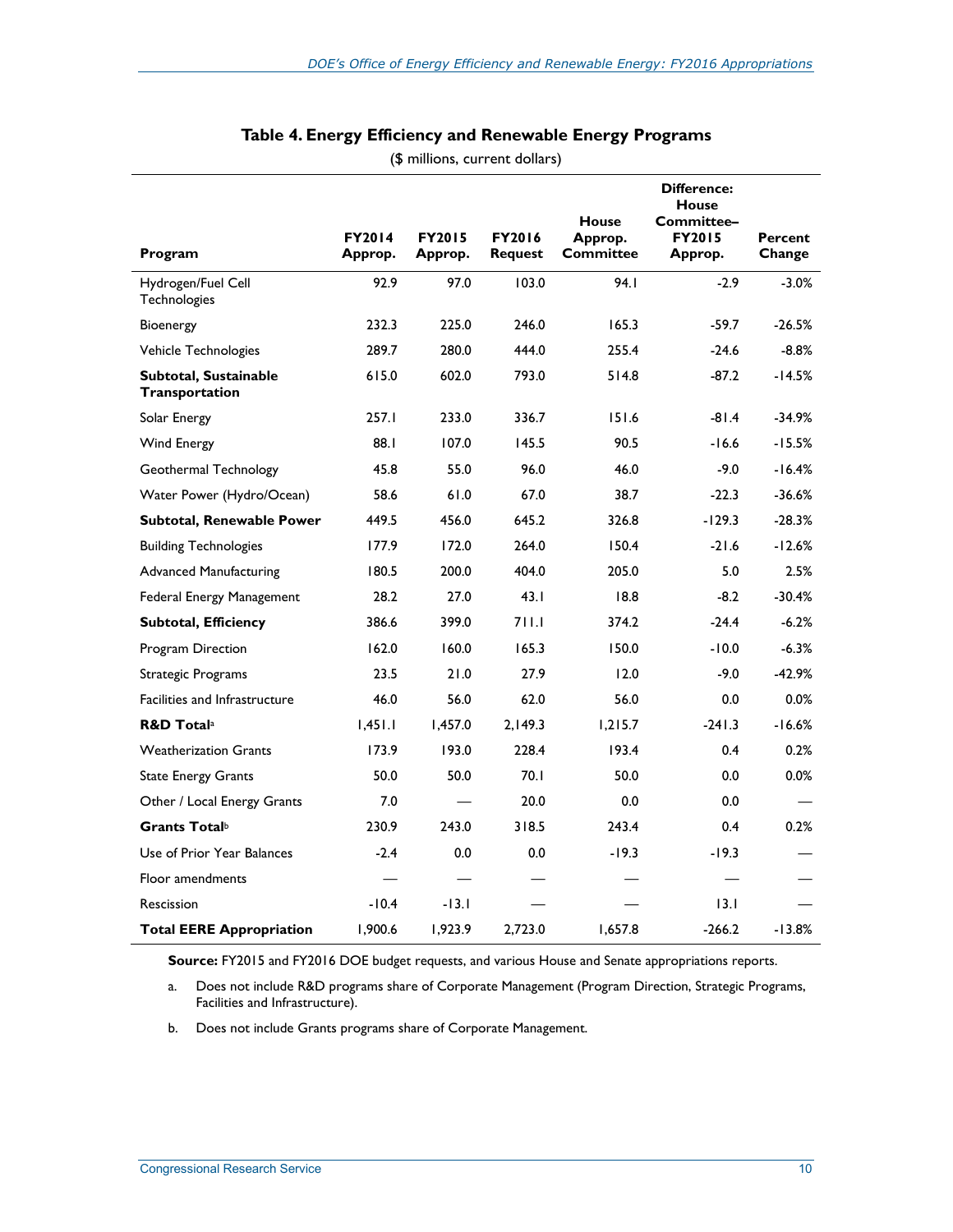# **Congressional Action**

## **House**

## **Appropriations**

#### *Subcommittee Action*

On February 26, 2015, the House Appropriations Committee's Subcommittee on Energy and Water Development held a hearing on DOE's FY2016 budget request.<sup>30</sup> Energy Secretary Ernest Moniz testified about the request for EERE and other DOE offices.<sup>31</sup> One question involved comparing the size of the EERE request with the amount requested for the other energy technology programs—fossil energy and nuclear energy. The Secretary stated that the EERE request should be viewed as funding for three distinct programs—renewable energy, energy efficiency, and sustainable transportation—and that the funding requested for each of those activities is comparable to that for fossil and nuclear programs. Regarding EERE programs, Subcommittee Members offered several questions and discussion points, including the role of CEMIs in manufacturing, the status of the SunShot initiative, energy efficiency standards for consumer electronics, and the geographic distribution of funding for the Weatherization program.

On April 13, 2015, the subcommittee released a draft version of the Energy and Water Development and Related Agencies Appropriations Act, 2016.<sup>32</sup> The FY2016 E&W bill would provide nearly \$1.658 billion for EERE, a cut of \$266 million from the FY2015 funding level. The Subcommittee markup was held April 15, 2015.

### *Full Committee Action*

On April 21, 2015, the House Appropriations Committee released a draft report for the FY2016 E&W bill. The draft report recommends that EERE funding be cut by \$266 million relative to the FY2015 level, which would be \$1.065 billion less the request.<sup>33</sup> The major proposed program cuts relative to the FY2015 appropriation levels are shown in **Table 5**.

<sup>1</sup> <sup>30</sup> U.S. Congress, House Committee on Appropriations, Subcommittee on Energy and Water Development, and Related Agencies, *Budget Hearing – Department Of Energy*, 114<sup>th</sup> Cong., 1<sup>st</sup> sess., February 26, 2015. A video replay of the hearing is available at http://appropriations.house.gov/videos/?VideoID=6v58MwIgiz0 and at https://www.youtube.com/watch?v=6v58MwIgiz0&t=1266.

 $31$  The prepared written text of his testimony is available at http://energy.gov/articles/secretary-monizs-writtentestimony-presidents-fy2016-budget-us-house-representatives.

 $32$  This is now H.R. 2028. Hereinafter referred to as the FY2016 E&W bill.

 $33$  The final report (H.Rept. 114-91), approved by the full committee, adopted the same funding marks.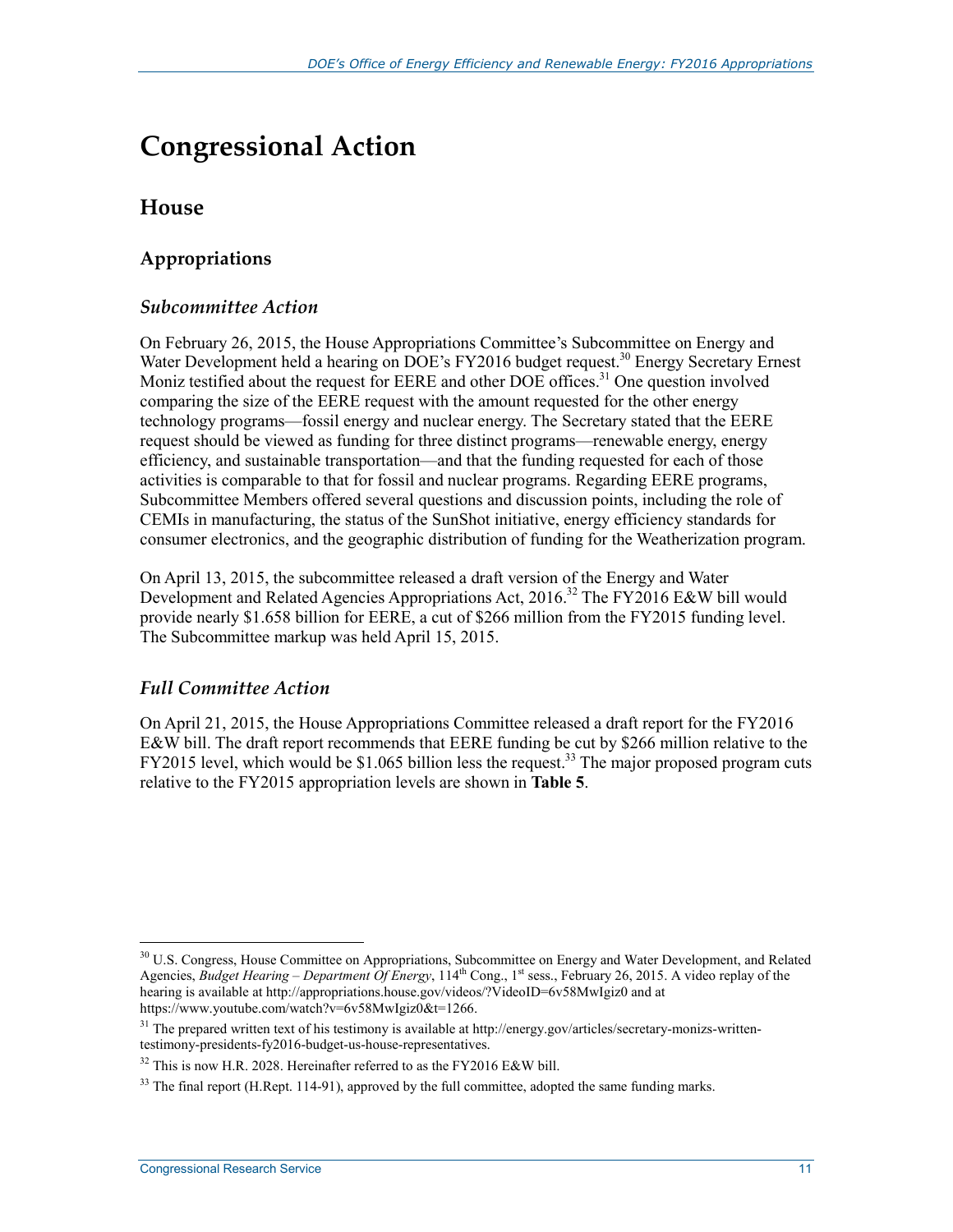| Program            | <b>Decrease</b> | <b>Percent Decrease</b> |
|--------------------|-----------------|-------------------------|
| Solar              | $-$ \$81        | $-35%$                  |
| Bioenergy          | $-$ \$60        | $-27%$                  |
| <b>Vehicles</b>    | $-$ \$25        | - 9%                    |
| <b>Water Power</b> | $- $22$         | $-37%$                  |
| <b>Buildings</b>   | $- $22$         | $-13%$                  |
| Wind               | $- $17$         | $-16%$                  |

#### **Table 5. House Appropriations Committee Major Program Decreases from the FY2015 Appropriation to the FY2016 Recommendation**

(\$ millions, current dollars)

**Source:** House Appropriations Committee, H.Rept. 114-91, April 22, 2015.

**Notes:** Funding and percentages are rounded-off, for simplicity.

In the final report,<sup>34</sup> the committee expressed concern about a lack of balance in DOE's stated "all of the above" approach to energy technology funding for FY2016. The report cites general concerns about excessive prior-year balances and the lack of a five-year budget required by statute.

The committee noted a continuing concern about proposals for new research centers that are "reliant on out-year funding commitments." As examples, the report notes:

In fiscal year 2016, the Department proposed funding two new Clean Energy Manufacturing Innovation Institutes, in addition to providing continued funding for the existing four Institutes funded in prior years.... The funding of institutes constitutes a growing portion of the Department's budget and represents a significant out-year investment.<sup>35</sup>

Further, the committee reiterated a previous direction that DOE "include in future budget justifications for all centers, hubs, institutes, facilities, and any other persistent, location-based grantees; their current and proposed funding levels; expected out-year commitments; and details on their programmatic and technical goals.<sup>336</sup>

As general guidance to EERE, the committee repeats prior year encouragement that DOE "examine the feasibility of ultraconductive copper as an application-driven, crosscutting technology area, including funding to support prototype development and the scale-up of manufacturing with established experts within EERE.<sup>337</sup>

The committee report contained several management and program directives for FY2016. One general directive specifies that DOE "is directed to end the practice of taking a small fraction of

<sup>&</sup>lt;sup>34</sup> H.Rept. 114-91.

<sup>35</sup> H.Rept. 114-91, p. 79.

<sup>36</sup> Ibid, p. 80.

 $37$  Ultraconductive copper is a composite material that includes less than  $1\%$  of carbon nanotubes suspended in more than 99% of copper. It has an electrical conductivity, at room temperature, up to double that of pure copper. The European Commission, the main administrative agency of the European Union (EU), launched an "ultrawire" R&D initiative late in 2013. Ultra Conductive Copper-Carbon Nanotube Wire http://ultrawire.eu/.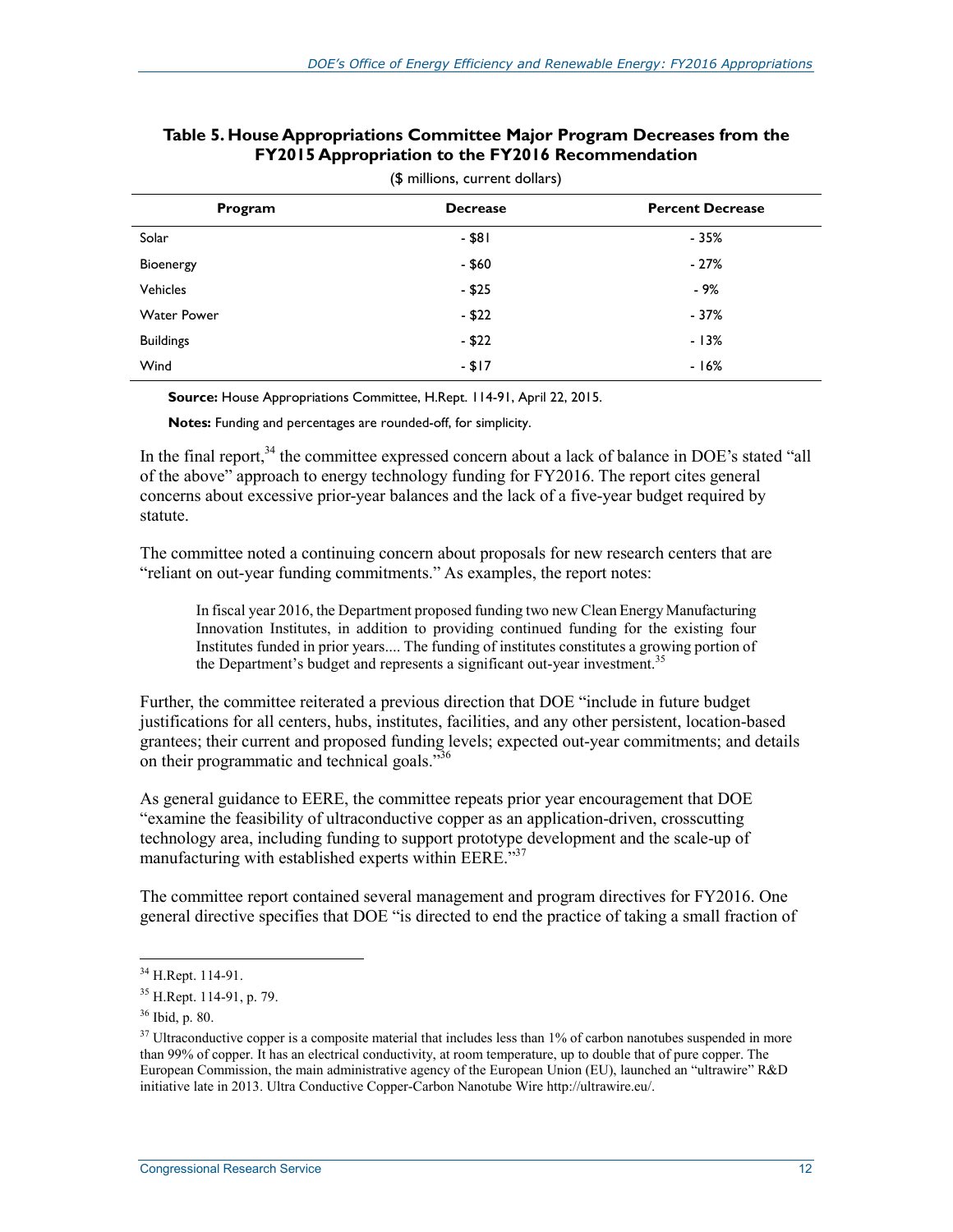annual funding within EERE technology offices to fund incubator programs."<sup>38</sup> Additional committee directives are associated with specific programs and are described in the section below on "Goals and Funding for Program Offices."

On April 21, 2015, the Office of Management and Budget (OMB) issued a letter to the House Appropriations Committee that expressed the Administration's concerns with the draft bill.<sup>39</sup> The letter addresses the committee-proposed funding cuts relative to the DOE request. Regarding the request for EERE, the letter states that

This significantly reduced level of funding would slash the number of research, development, and demonstration projects supported in cooperation with industry, universities, and the national labs—curtailing critical innovation and technological advancement in clean and renewable energy, as well as solutions to cut U.S. dependence on oil and reduce energy waste, all while also undermining the Nation's industrial competitiveness in the future global clean energy economy.<sup>40</sup>

In conclusion, the letter states an interest in working with the committee to address the Administration's concerns about the bill.

On April 22, 2015, the full committee markup was held. Several amendments were adopted, none of which affect the provisions for EERE. However, some controversial amendments were adopted that would affect national water policies and would allow firearms to be carried on Army Corps of Engineers lands. The Ranking Minority Member noted that "the White House has previously threatened to veto similar provisions." $41$ 

On April 28, 2015, OMB issued a *Statement of Administration Policy on H.R. 2028*.<sup>42</sup> The *Statement* puts forward the view that the Administration "strongly opposes House passage of H.R. 2028." The *Statement* says that the bill "drastically underfunds critical investments that develop American energy sources to build a clean and secure energy future.... " Further, the *Statement* notes that the bill "would put at risk U.S. competitiveness in new markets for clean energy industries ... and ... includes "highly problematic ideological riders.... " Regarding EERE, the *Statement* finds that "The proposed reductions significantly underfund critical activities that support the development and commercialization of clean energy technologies."

#### *House Floor Action*

On May 1, 2015, the House approved H.R. 2028. In House floor action, seven amendments to EERE programs were adopted, three of which made small changes to program funding.

<sup>38</sup> Ibid, p. 82.

 $39$  This is now H.R. 2028.

<sup>&</sup>lt;sup>40</sup> See Office of Management and Budget, Letter to Chairman Rogers, April 21, 2015, posted by CQ at http://www.cq.com/pdf/govdoc-4666923.

<sup>41</sup> Congressional Quarterly News, *Energy-Water Spending Bill Heads to Floor with Environmental Riders*, April 22, 2015.

<sup>42</sup> See Office of Management and Budget, *Statement of Administration Policy: H.R. 2028—Energy and Water Development and Related Agencies Appropriations Act, 2016*, April 28, 2015, posted by CQ at http://www.cq.com/pdf/ govdoc-4671900.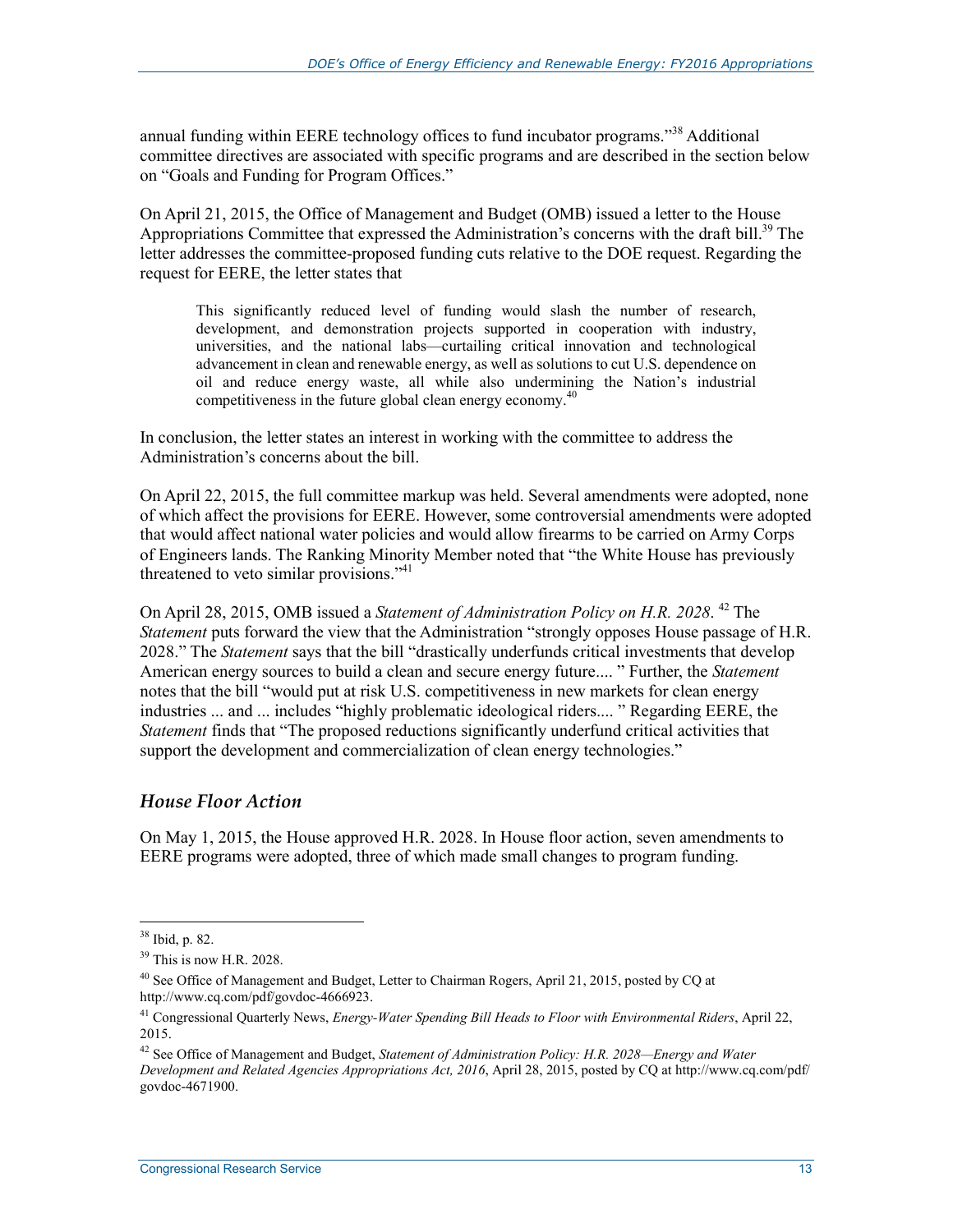- H.Amdt. 166 (Lamborn) redirects \$4 million of overall EERE funding to support a specific EERE subprogram: the U.S.-Israel Cooperative Energy Research partnership.
- H.Amdt. 169 (Bonamici) increases funding for EERE's Water Power program by \$9 million. That increase is offset by a reduction in DOE's Departmental Administration account.
- H.Amdt. 170 (Cohen) increases funding for EERE's Super Truck II subprogram by \$2 million. That increase is offset by a reduction in DOE's Departmental Administration account.

Taken together, those three amendments add \$11 million to the FY2016 level recommended by the House Appropriations Committee.

Another group of three amendments prohibits DOE from using funds to enforce energy efficiency standards for three consumer products.

- H.Amdt. 192 (Burgess) prohibits the use of bill funding to enforce light bulb standards set by the Energy Independence and Security Act of 2007 (P.L. 110-  $140$ .  $43$
- H.Amdt. 193 (Dent) prohibits the use of bill funding to "finalize, implement, or enforce" DOE's effort to develop a proposed rule that may raise efficiency standards for ceiling fans and ceiling fan light kits.
- H.Amdt. 205 (Blackburn) prohibits the use of bill funding to enforce DOE's February 2015 proposed rule to raise the energy efficiency standard for residential gas furnaces.

Lastly, H.Amdt. 195 (Stivers) prohibits the use of bill funding to support the Cape Wind Energy Project.

## **Oversight**

1

### *Energy and Commerce Committee*

The House Energy and Commerce Committee's Subcommittee on Energy and Power held a hearing on the DOE FY2016 request on February 11, 2015.<sup>44</sup> Regarding EERE programs, Subcommittee Members offered some questions and discussion points, including the selection of themes for CEMI manufacturing institutes, grid modernization and integration with renewables, the status of enhanced geothermal systems (EGS), building technologies, equipment efficiency standards, and biofuels developments.

<sup>&</sup>lt;sup>43</sup> H.Amdt. 192 was adopted on a vote of 232-189.

<sup>44</sup> U.S. Congress, House Committee on Energy and Commerce, Subcommittee on Energy and Power, *The Fiscal Year*  2016 Department of Energy Budget, 114<sup>th</sup> Cong., 1<sup>st</sup> sess., February 11, 2015. A video replay of the Energy and Power Subcommittee's February 11, 2015, hearing on the DOE request is available at http://energycommerce.house.gov/ hearing/fiscal-year-2016-department-energy-budget. The prepared written testimony of Secretary Moniz is available at http://energy.gov/articles/secretary-monizs-written-testimony-presidents-fy2016-budget-us-house-representatives. Also, a hearing background memo prepared by the Majority staff is available at http://docs.house.gov/meetings/IF/ IF03/20150211/102942/HHRG-114-IF03-20150211-SD002.pdf.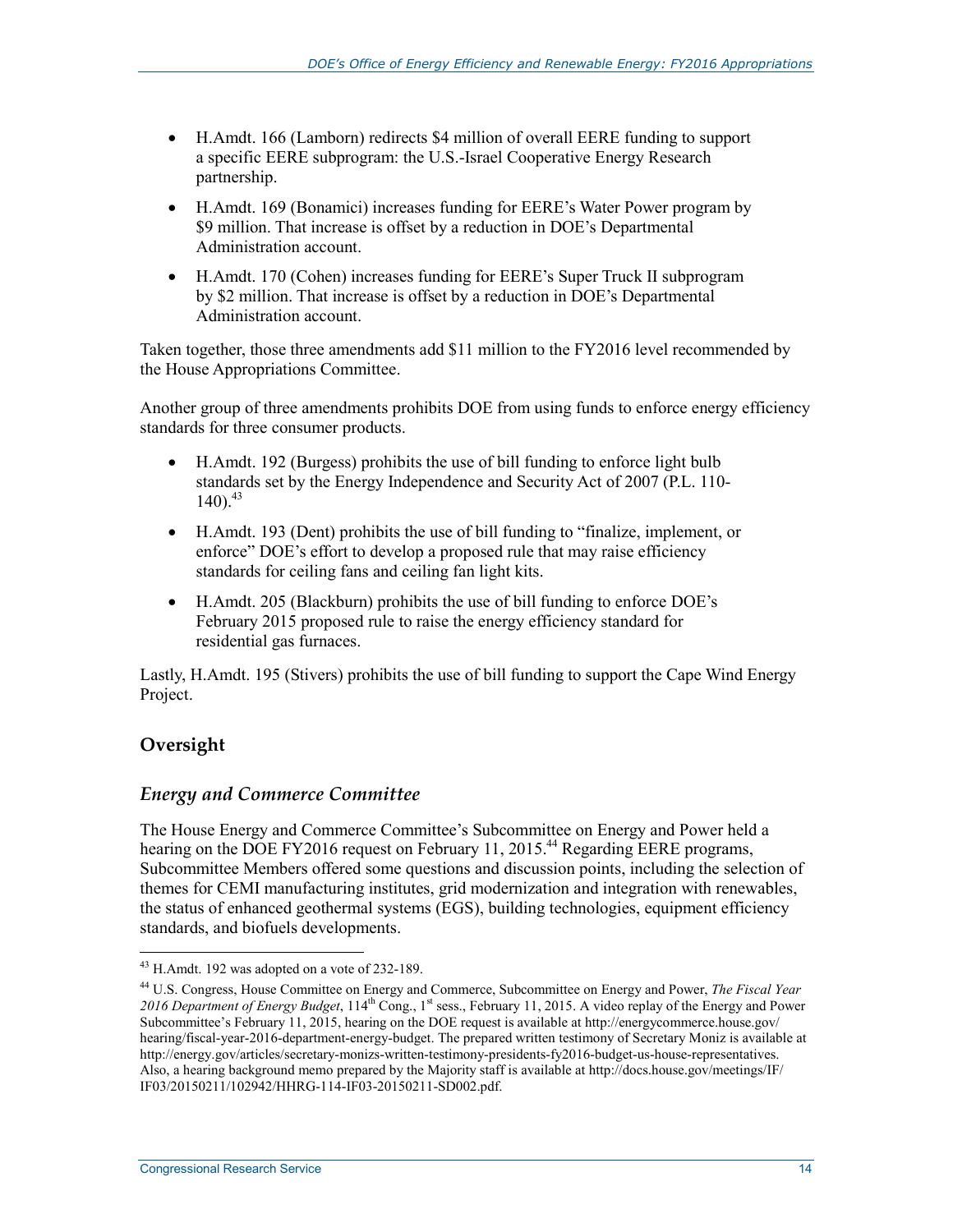#### *Science Committee*

The House Science, Space, and Technology Committee's Subcommittee on Energy held a hearing on the EERE request on March 24, 2015.<sup>45</sup> David Danielson, Assistant Secretary for EERE, testified for DOE. Discussion and debate at the hearing covered a wide range of points about market barriers and the role of the federal government. Four key discussion points focused on funding amount, market failure, program design, and energy security.

#### **Funding Amount**

Concern was expressed about DOE's request for a very large EERE increase while "our national debt [is] at \$18 trillion and rising, and mandatory spending caps [are] guiding budgets on everything from energy to national defense....<sup>346</sup> In reference to the 2013 agreement on budget sequestration, Dr. Danielson provided testimony that, "The President's budget builds on this [agreement's] progress by reversing sequestration, while also proposing additional deficit reduction" which would allow pro-growth investments in EERE programs.<sup>47</sup>

#### **Market Failure**

Dr. Danielson asserted that the funding increase requested for EERE is needed to address international competition. His printed statement stresses that "the U.S. industry is systematically underinvesting in research and development ... [and] ... is investing significantly less in clean energy, on a percentage of gross domestic product (GDP) basis, compared to major trading competitors like China and Japan by a factor of nearly three."<sup>48</sup> Other witnesses countered that EERE (and Nuclear and Fossil energy R&D program) "subsidies" create market distortions that crowd-out private sector investment and can serve as "corporate welfare" for some big companies.<sup> $49$ </sup> They suggested that it would be better to eliminate all energy incentives (including nuclear, coal, and natural gas)<sup>50</sup> and to instead pursue governmental market reforms that allow energy technologies to "be more competitive and operate on a level playing field."<sup>51</sup>

#### **Program Design**

1

A concern was expressed that EERE's program activities should eliminate the focus on "reducing market barriers," and instead adopt a focus on basic research only, "to lay the foundation for the next technology breakthrough."<sup>52</sup> As examples or models for such an approach, two programs at the Office of Science were cited: the Energy Storage Innovation Hub<sup>53</sup> and the Advanced

<sup>45</sup> U.S. Congress, House Committee on Science, Space, and Technology, Subcommittee on Energy, *Department of Energy Oversight: Office of Energy Efficiency and Renewable Energy*, 114<sup>th</sup> Cong., 1<sup>st</sup> sess., March 24, 2015. A video replay of the Subcommittee's hearing on the DOE request is available at http://science.house.gov/hearing/ subcommittee-energy-hearing-department-energy-oversight-office-energy-efficiency-and.

<sup>46</sup> Printed statement of Energy Subcommittee Chairman Randy Weber.

 $^{47}$  Printed statement of David Danielson, Assistant Secretary of EERE. March 24, 2015, p. 1.

<sup>48</sup> Printed statement of David Danielson, p. 2.

<sup>&</sup>lt;sup>49</sup> Printed statement of Nick Loris, Heritage Foundation, p. 7. Printed statement of Veronique De Rugy, p. 2.

 $50$  Printed statement of Nick Loris, Heritage Foundation, p. 5. Printed statement of Veronique De Rugy, p. 2.

<sup>51</sup> Printed statement of Nick Loris, Heritage Foundation, p. 10.

<sup>&</sup>lt;sup>52</sup> Printed statement of Energy Subcommittee Chairman Randy Weber.

<sup>53</sup> Printed statement of Committee Chairman Lamar Smith.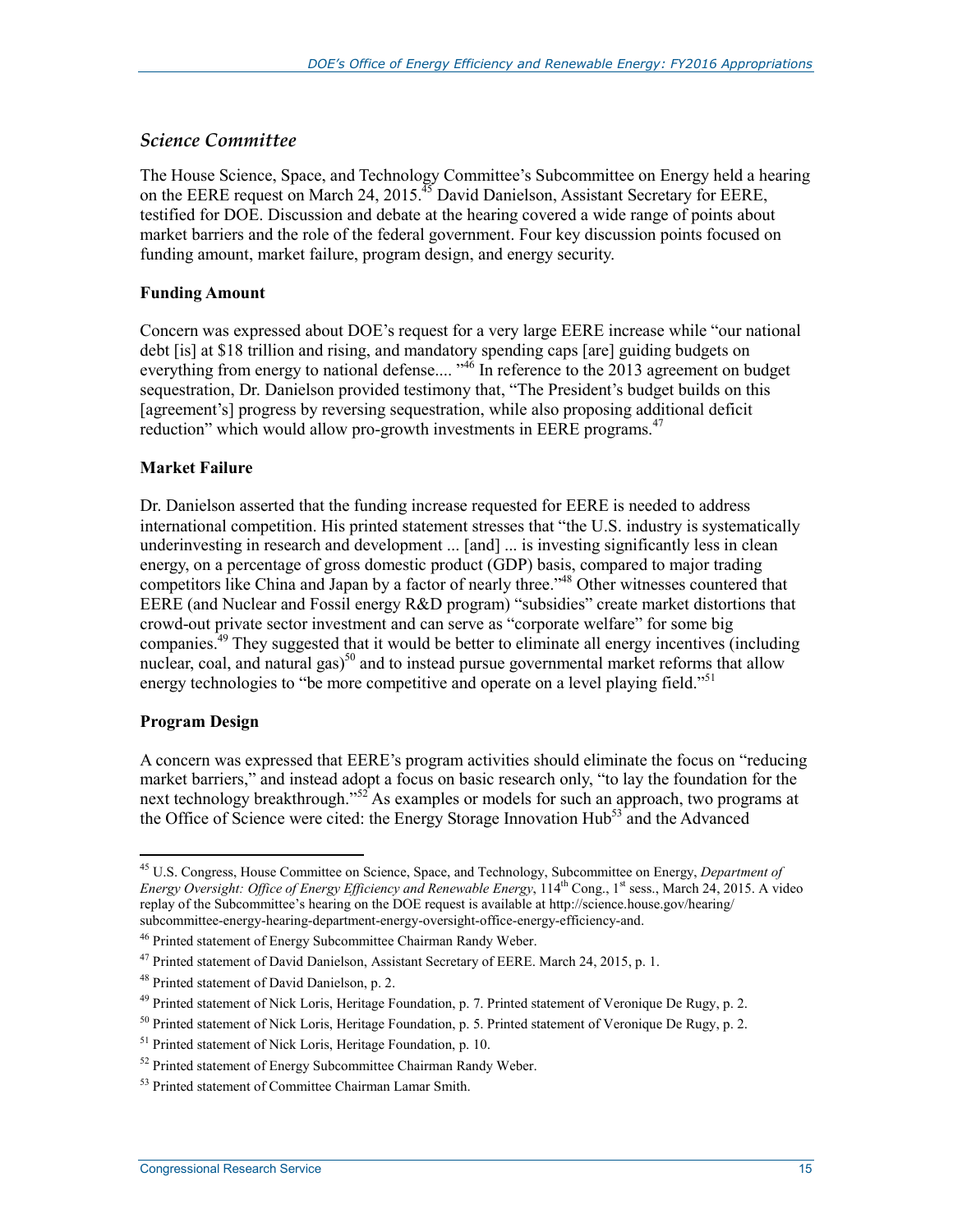Scientific Computing Research (ASCR) facility.<sup>54</sup> In contrast to that view, one witness contended that limiting EERE to basic research would "leave technologies unable to cross the chasm to commercialization."55

#### **Energy Security**

EERE's transportation programs were created in response to the oil import shortages of the 1970s. The programs were devised as one part of a broader energy security strategy that also included a program for coal-based synthetic fuels and creation of the Strategic Petroleum Reserve. Dr. Danielson provided testimony that the office supports energy security goals through programs that aim to make vehicles more fuel-efficient and to substitute alternative fuels for conventional petroleum-based fuels.<sup>56</sup> Holding a contrasting view, two other witnesses contended that oil price volatility does not justify government intervention through DOE spending, because oil price spikes are "typically short-term issues"<sup>57</sup> and markets "adapt to changes in resource demand and supply through the price mechanism."58 Further, it was noted that market demand for transportation fuel is "incentive enough to spur competition in the industry."<sup>59</sup>

## **Senate**

## **Appropriations**

On March 25, 2015, the Senate Appropriations Committee's Subcommittee on Energy and Water Appropriations held a hearing on DOE's FY2016 budget request.<sup>60</sup> Energy Secretary Ernest Moniz testified about the request for EERE and other DOE offices.<sup>61</sup> He cited examples of projects in fossil, nuclear, renewables, and energy efficiency as examples of the Administration's pursuit of an all-of-the-above energy strategy. Subcommittee Chair Alexander stated that fiscal constraints on non-defense spending is a major focus because the overall federal budget request exceeds the spending caps set by the Budget Control Act (P.L. 112-5). His identified four DOE priorities: (1) double basic energy research, (2) reduce spending on mature technologies (e.g., wind energy), (3) regain world leadership in advanced scientific computing (supercomputers), and (4) solve the nuclear waste disposal problem.

<sup>1</sup> 54 Printed statement of Energy Subcommittee Chairman Randy Weber.

<sup>&</sup>lt;sup>55</sup> Printed statement of Ruth McCormick, Business Council for Sustainable Energy, p. 9. The use of the term "chasm" was arguably a reference to the concept of the "innovation valley of death," which is often cited in discussions about barriers to the commercial development of new applied energy technology R&D and the use of demonstration projects and other strategies to overcome the barriers.

<sup>56</sup> Printed statement of David Danielson, pp. 4-5.

<sup>57</sup> Printed statement of Veronique De Rugy, Mercatus Center, p. 3.

<sup>58</sup> Printed statement of Nick Loris, Heritage Foundation, p. 3.

<sup>&</sup>lt;sup>59</sup> Printed statement of Nick Loris, Heritage Foundation, p. 3.

<sup>60</sup> U.S. Congress, Senate Committee on Appropriations, Subcommittee on Energy and Water Development, and Related Agencies, *FY2016 Department of Energy Budget*, 114<sup>th</sup> Cong., 1<sup>st</sup> sess., March 25, 2015. A video replay of the hearing is available at http://www.appropriations.senate.gov/webcast/energy-water-development-subcommitteehearing-fy16-department-energy-budget.

 $61$  The prepared written text of his testimony is available at http://www.appropriations.senate.gov/sites/default/files/ hearings/032515%20Secretary%20Moniz%20Testimony%20-%20EW.pdf.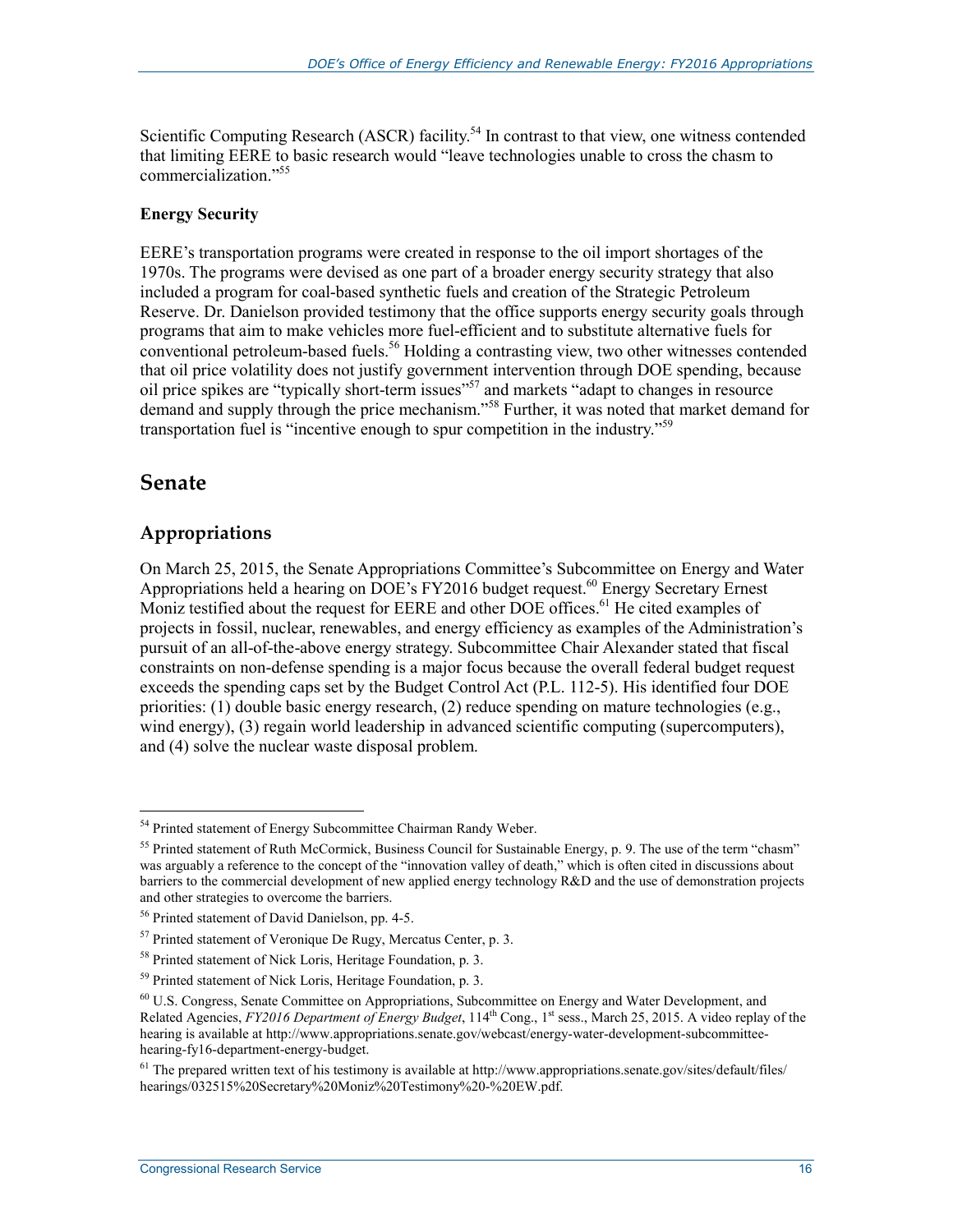## **Oversight**

The Senate Committee on Energy and Natural Resources (SENR) held a hearing on the DOE budget request on February 12,  $2015$ .<sup>62</sup> Secretary Moniz provided testimony that emphasized a number of recent accomplishments—including several by EERE programs—as evidence of DOE's all-of-the-above approach for a "clean energy economy."<sup>63</sup> He cited the President's *Climate Action Plan* as a source of guidance and noted that "we need to enable technologies across all fuel sources to become competitors in a future clean energy marketplace."<sup>64</sup> However, from another viewpoint, Committee Chair Murkowski stated that she was "obligated to repeat my usual criticism of DOE's proposed budget."<sup>65</sup> She noted DOE's use of the phrase "all-of-theabove" in printed statements, but contended that DOE may not actually employ that strategy in practice. In support of that view, she observed "We see significant increases for efficiency, vehicle, and renewable technologies, but virtually all funding for fossil energy would be directed to carbon capture, methane, or some other environmental consideration."<sup>66</sup>

# **Goals and Funding for Program Offices**

## **Sustainable Transportation**

## **Hydrogen/Fuel Cell Program67**

This program aims to reduce petroleum use, greenhouse gas emissions, and criteria air pollutants, while contributing to a more diverse and efficient energy infrastructure. The program supports applied research, development, and demonstration (RD&D) of hydrogen and fuel cell technologies, as well as efforts to overcome economic and institutional barriers to commercial deployment. The fuel cell program targets a cost below \$40 per kilowatt (kw) and a durability of 5,000 hours (equivalent to 150,000 miles) by 2020. For hydrogen produced from renewable resources, the target is to bring the cost (dispensed and untaxed) below \$4.00 per gasoline gallonequivalent (gge) by 2020.

For FY2016, DOE requests \$103 million—a small increase over the FY2015 appropriation. Increases for hydrogen fuel R&D and fuel cell R&D would be offset partially by a reduction for technology validation. The House committee report proposes a \$3 million cut from the FY2015

<sup>62</sup> U.S. Congress, Senate Committee on Energy and Natural Resources (SENR), *Department of Energy's FY2016 Budget*,  $114^{th}$  Cong., 1<sup>st</sup> sess., February 12, 2015. A video replay of the SENR hearing is available at http://www.energy.senate.gov/public/index.cfm/hearings-and-business-meetings?ID=5568eb52-fea5-409a-b037 c8e85cc657ec.

<sup>63</sup> Printed statement of Secretary of Energy Ernest Moniz, http://www.energy.senate.gov/public/index.cfm/files/serve? File\_id=83f859b6-d91f-4f81-a5ce-9a9a6d515579.

<sup>64</sup> Printed statement of Secretary of Energy Ernest Moniz.

<sup>65</sup> Printed statement of Committee Chair Lisa Murkowski, http://www.energy.senate.gov/public/index.cfm/files/serve? File\_id=4f2faf2a-2538-411c-ba22-ed2c44e76062.

<sup>66</sup> Printed statement of Committee Chair Lisa Murkowski.

<sup>67</sup> The Hydrogen/Fuel Cell program is covered in DOE, *FY2016 Budget Request*, pp. 74-100. Note: This page reference is for DOE's PDF file available on the web—the printed version has slightly different pagination.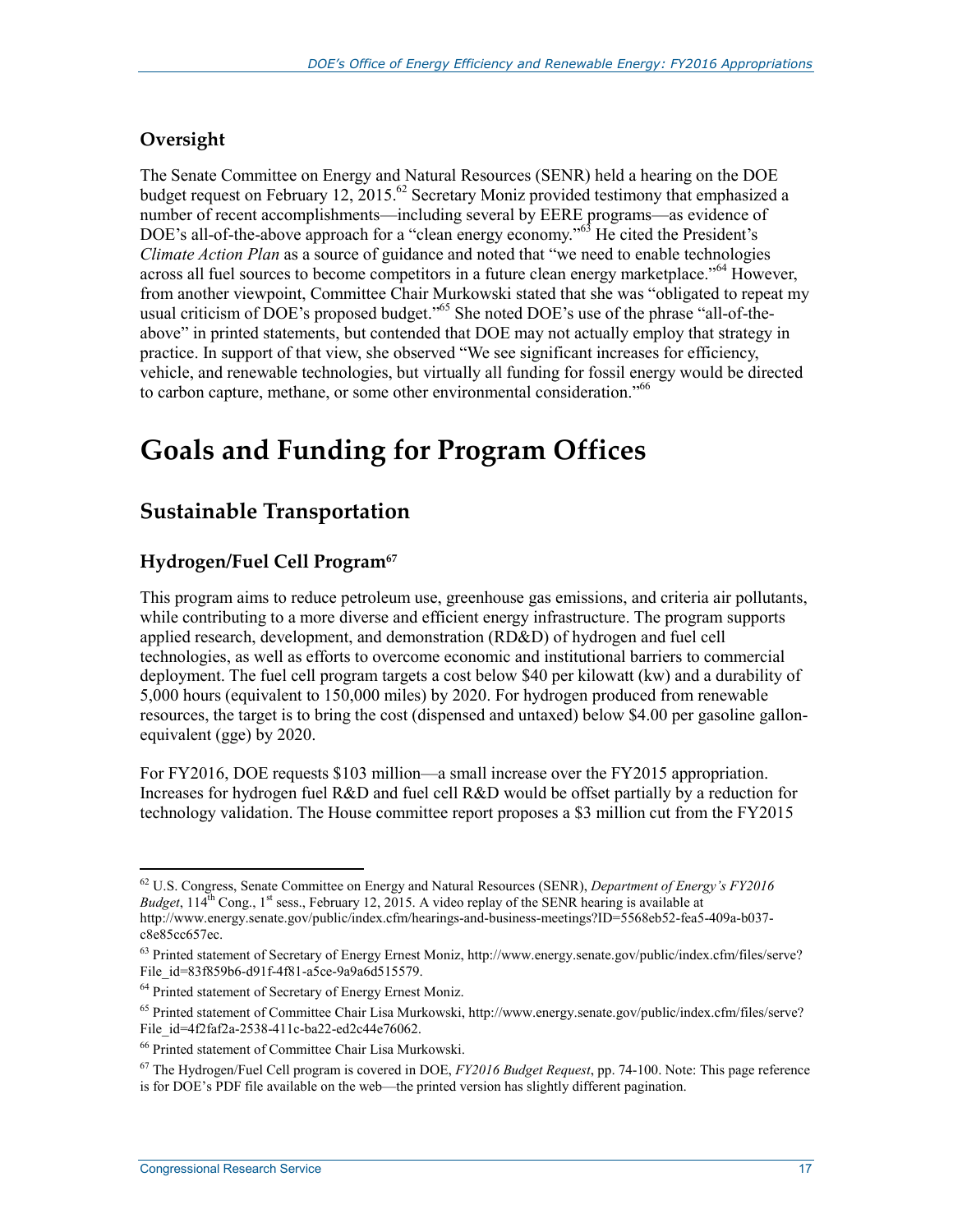level and recommends cost-shared efforts with states to expand vehicle applications and to address challenges to hydrogen infrastructure.

#### **Bioenergy Program<sup>68</sup>**

This program aims to foster a domestic bioenergy industry that produces renewable biofuels, bioproducts, and biopower. The goals are to curb oil dependence, reduce greenhouse gas emissions, and stimulate economic and job development—especially in farms and forests. While biofuels and industrial bioproducts (plastics, solvents, and alcohols) may soon be pricecompetitive, swings in oil prices pose an ongoing challenge to achieving cost-competitiveness. The program aims to overcome a feedstock collection barrier by focusing on converting raw biomass to solid pellets or to "green crude" bio-oil that would be easy to transport at large scale.

Recent goals expand the program scope to include the development of biofuels that would contribute to production targets of the Renewable Fuel Standard (RFS). These "drop-in" liquid fuels would be largely compatible with existing infrastructure that delivers, blends, and dispenses fuels. Examples include biomass-based hydrocarbon fuels (renewable gasoline, diesel, and jet fuel), hydrocarbons from algae, and biobutanol. The program aims to help the non-food drop-in biofuels reach a wholesale finished-fuel cost under \$3 per gge by 2017 and \$3/gge for algaebased fuels by 2020.

For FY2016, DOE requests \$246 million for Bioenergy (formerly Biomass and Biorefinery) programs, a \$21 million increase (in current dollars) over the FY2015 appropriation.<sup>69</sup> Of that total increase, an \$8 million (10%) increase would go to the Demonstration & Market Transformation subprogram to support three biorefinery pilot projects—or one new demonstration project—to broaden pathways for converting biomass to hydrocarbon fuels. Also, a \$7 million increase would go to the Feedstocks subprogram, to increase the yield of algal biomass conversion to biofuel intermediate oil. Under the Demonstration subprogram, EERE would also continue to manage commercial biofuel manufacturing facilities—established jointly with the Departments of the Navy and Agriculture—to produce fuels that meet militaryspecifications.

The House committee report proposes a cut of \$60 million below the FY2015 level and recommends no funding for the drop-in biofuels project with the Departments of the Navy and Agriculture. Also, the committee directs DOE to perform an assessment of the potential for existing facilities to produce bio-based products and chemicals.

### **Vehicle Technologies70**

This program is driven by the 10-year EV-Everywhere Challenge (launched in 2012), which aims to achieve parity for plug-in electric vehicle (EV) affordability and convenience by 2022. The EV Challenge focuses on advanced battery technology, power electronics, and advanced charging technology. A key supporting technology goal is to cut battery production cost from \$300/kwh of

<sup>68</sup> The Bioenergy program is covered in DOE, *FY2016 Budget Request*, pp. 52-73.

<sup>&</sup>lt;sup>69</sup> Unless otherwise noted, all comparisons of the FY2016 request with the FY2015 appropriation will employ current dollars for each year—not constant (inflation-adjusted) dollars.

<sup>70</sup> The Vehicle Technologies program is covered in DOE, *FY2016 Budget Request*, pp. 19-51.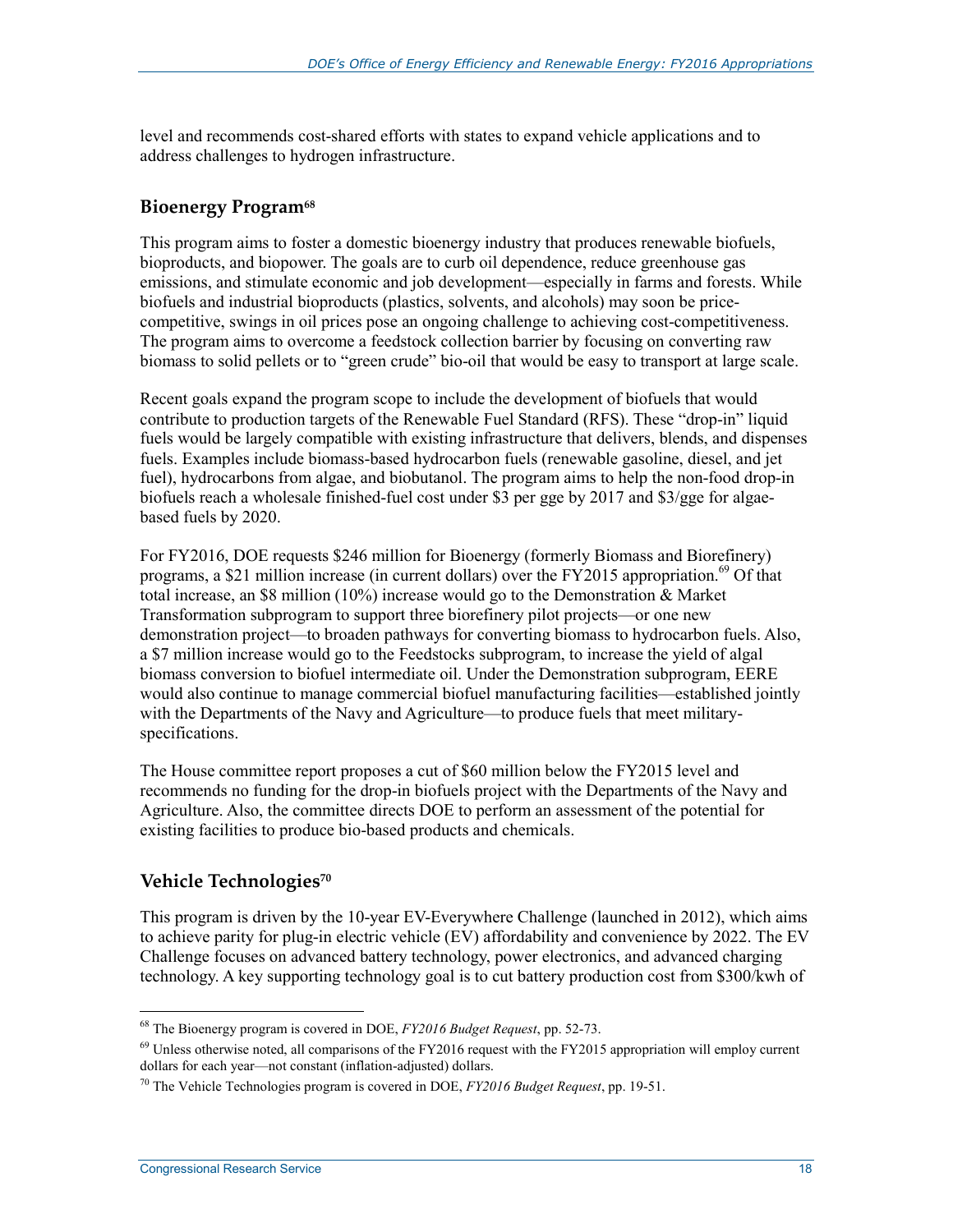battery capacity in 2014 to  $$125/kwh$  by 2022.<sup>71</sup> Further, the EV program seeks to reduce vehicle materials weight by 30% from 2002 to 2022 and to cut electric drivetrain cost from \$16/kw in 2013 to \$8/kw by 2022. Other program goals include (1) a cut of 1.8 million barrels per day (16%) in national oil use by 2020, and (2) a hike in fuel economy to 62 miles per gallon (mpg) for cars by 2025. Also, the Vehicle Technologies program participates in the Grid Modernization Crosscut through its Grid Integration Initiative.

To help achieve those goals and support the EV Everywhere initiative, DOE requests \$444 million, an increase of \$164 million—the second-largest program increase for FY2016. There are four main parts to the \$164 million increase. First, funding for batteries and electric drives would increase by \$41 million, focused on advanced batteries, power electronics, and charging stations. Second, funding for materials technology would increase by \$35 million, emphasizing carbon fiber and other composites, lightweight materials compatible with manufacturing infrastructure, and high temperature materials for valves and turbochargers. Third, funding for outreach and deployment would rise by \$28 million to initiate Alternative Fuel Vehicle Community Partner projects. Fourth, funding for fuels and lubricants would rise by \$17 million, mainly for Plug-in EV (PEV) vehicle-grid integration, wireless charging, codes and standards, modelling and simulation, and the Supertruck II (idling, HVAC) project.

The House committee report proposes a cut of \$25 million below the FY2015 level. The committee encourages DOE to address barriers to adoption of lightweight vehicle designs and to work with industry on emissions controls for natural gas vehicles.

## **Renewable Power**

### **Solar Energy72**

For this program, DOE requests \$337 million, an increase of \$104 million over the FY2015 appropriation. The funding would support the SunShot Initiative goal to achieve a cost of solar power of 6 cents/kwh to make utility-scale solar power cost-competitive without incentives by 2020. This effort includes solar photovoltaic R&D; activities that enable a 50% reduction in nonhardware "soft costs"; and development and demonstration of innovative solar energy manufacturing technologies to increase U.S. competitiveness—in support of EERE's Clean Energy Manufacturing Initiative.

The FY2016 funding increase would be spread mainly over four subprograms: a \$33 million increase under Systems Integration, for grid integration and dispatchability; a \$27 million increase under Photovoltaic R&D, mainly to improve reliability and cell efficiency; a \$27 million increase under Balance of Systems, to address barriers and to identify new markets; and a \$16 million increase under Manufacturing Innovations, to cover both processes and tool development.

<sup>&</sup>lt;sup>71</sup> For example, the production cost for present batteries is about \$300 for each kwh of battery capacity. So, a battery capable of generating 25 kwh of motive force energy would cost about \$7,500 (\$300 multiplied by 25) to produce. DOE's goal for 2022 is to reduce that battery production cost to about \$3,125 (\$125 multiplied by 25).

<sup>72</sup> The Solar Energy program is covered in DOE, *FY2016 Budget Request*, pp. 101-124.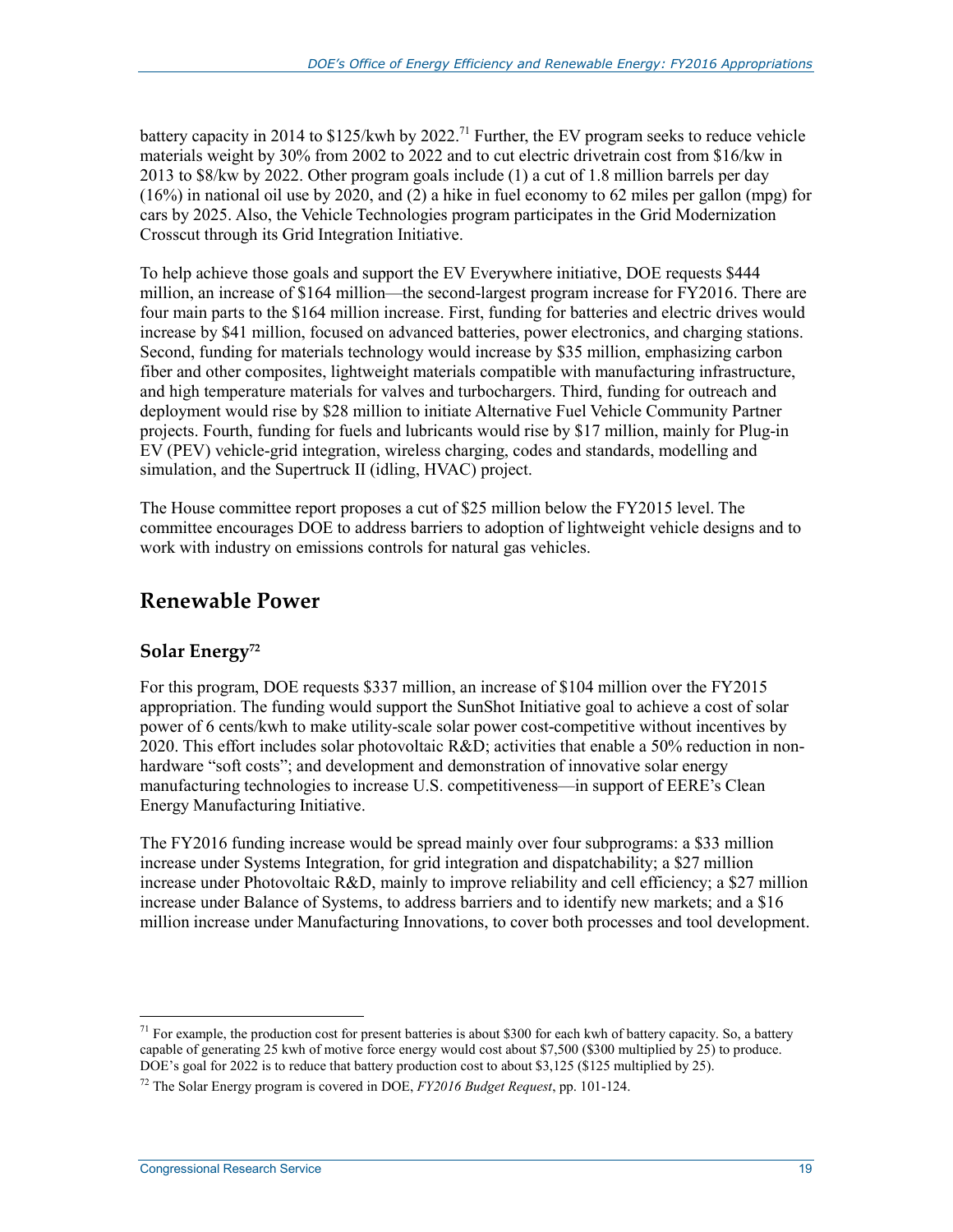The House committee report proposes a cut of \$129 million below the FY2015 level. The committee also recommends no funding for the SUNPATH III program. Also, the committee directs the program to reduce the amount of silicon needed to produce a solar cell.

## **Wind Energy73**

There are three key goals for the Wind Program. First, for land-based windfarms, there is a goal for the energy cost of land-based utility-scale turbines to reach levelized cost of energy  $(LCOE)^{74}$ parity with other power plants.<sup>75</sup> Second, for offshore settings, the goal is to cut energy costs from 21 cents per kilowatt-hour (kwh) in 2010 to 17 cents/kwh (without incentives) by 2020. Third, by achieving those cost reduction goals, there is a further overall goal to meet up to 20% of projected electricity demand by 2030. DOE suggests that it may extend this goal to  $35\%$  by 2050.<sup>76</sup>

DOE requests \$146 million, a \$39 million increase over the FY2015 appropriation. The main share of that increase, \$24 million, would go to the Technology RD&T and Resource Analysis subprogram. It would support new initiatives for rotor design, drivetrain, and the atmosphere-toelectrons (A2e) smart technology demonstration partnerships. Also, a \$17 million increase would be used to mitigate market barriers involving transmission access, radar, permitting, and environmental issues. The largest share of that increase would aim to reduce the impacts of windfarms on eagles and other wildlife.

The House committee report proposes a cut of nearly \$17 million below the FY2015 level. Also, the committee supports an emphasis on development of offshore technologies that address issues such as high winds, icing, and deep water.

## Geothermal Technologies<sup>77</sup>

This program aims to lower the risk of resource exploration and cut power production costs to 6 cents/kwh for geothermal power equipment by 2030. The Hydrothermal subprogram has a goal of developing 30 gigawatts<sup>78</sup> (gw) of new resources. It is mainly focused on sensing and drilling technologies designed to target and develop "blind" resource areas. Those resources are mainly in the western United States.

For the enhanced geothermal systems (EGS) subprogram,<sup>79</sup> a 2006 study<sup>80</sup> by the Massachusetts Institute of Technology (MIT) suggested that, at a depth of about six miles, there should be a

<u>.</u>

<sup>73</sup> The Wind Energy program is covered in DOE, *FY2016 Budget Request*, pp. 125-150.

 $74$  Levelized cost of electricity (LCOE) is often cited as a convenient summary measure of the overall competiveness of different generating technologies. It represents the per kilowatt-hour cost (in constant dollars) of building and operating a generating plant over an assumed financial life and duty cycle. DOE, Energy Information Administration (EIA), *Levelized Cost and Levelized Avoided Cost of New Generation Resources in the Annual Energy Outlook 2014*, http://www.eia.gov/forecasts/aeo/electricity\_generation.cfm.

 $75$  In its budget request for FY2014, DOE proposed specific LCOE goals of 5.7 cents/kilowatt-hour (kwh) by 2020 and 4.2 cents/kwh by 2030. That goal for 2020 may have already been reached in some locations.

<sup>&</sup>lt;sup>76</sup> DOE released an update to its analysis of long-term wind energy development goals in early 2015, see DOE, *WindVision: A New Era for Wind Power in the United States*, March 2015, http://energy.gov/eere/wind/wind-vision.

<sup>77</sup> The Geothermal Technologies program is covered in DOE, *FY2016 Budget Request*, pp. 167-190.

 $^{78}$  One gigawatt is equal to 1 billion watts, which is the same amount as 1 million kilowatts.

 $79$  EGS are engineered reservoirs. Pressurized fluid is injected into hot rock to open existing fractures. The increased (continued...)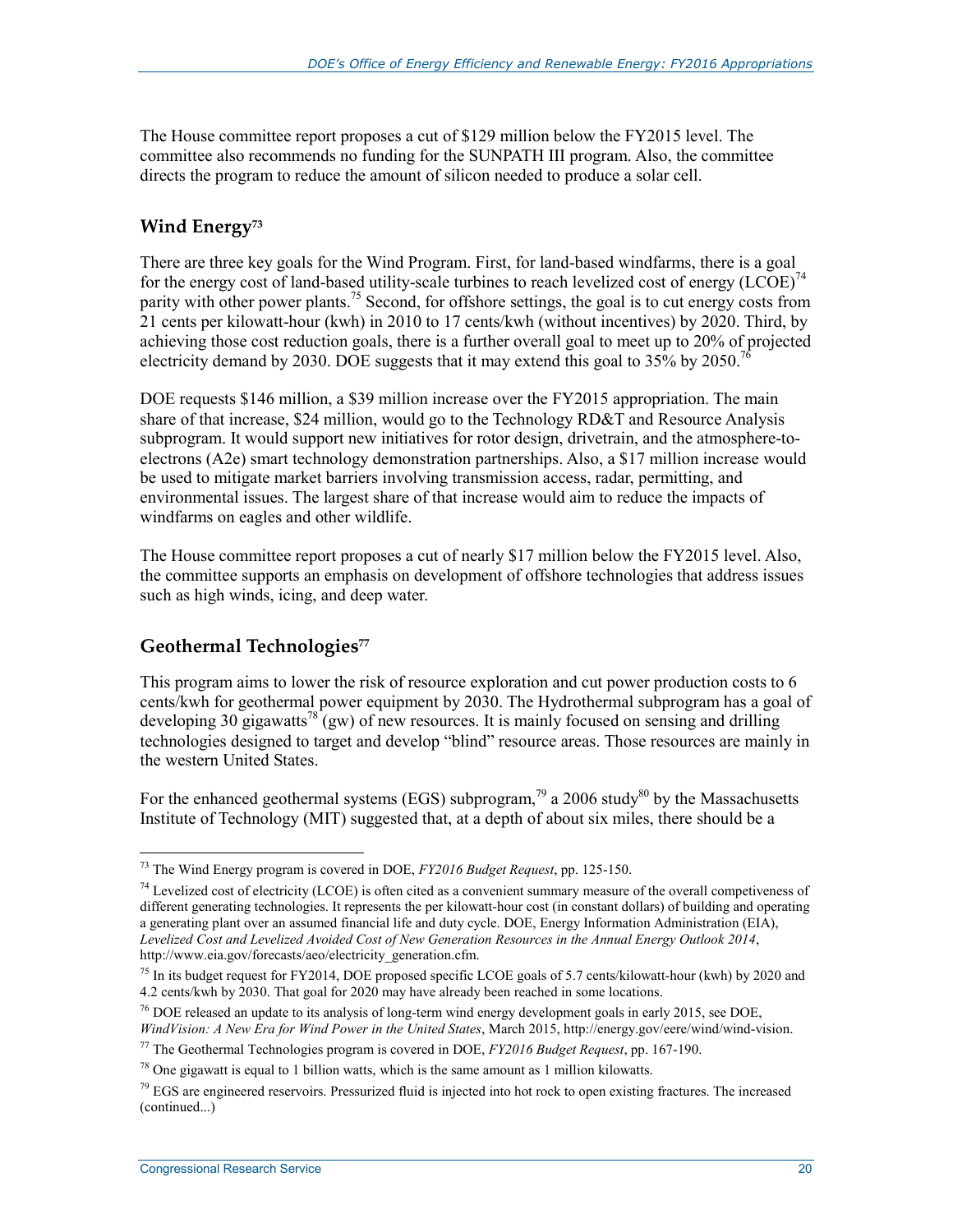usable and much larger resource nationwide. $81$  The long-term goal is to develop 100 gw of this resource. EGS is focused on adapting specialized resource development technology—which has parallels to oil and gas fracking technology—but it may face even greater technical barriers.

DOE requests \$96 million, an increase of \$41 million over the FY2015 appropriation. The Hydrothermal subprogram would get \$24 million of that increase to complete phase 1 of the play fairway analysis  $(PFA)$ ,  $82$  launch PFA phase 2 for certain target areas, and support the Subsurface Engineering crosscutting (SubTER) program. The EGS subprogram would get \$13 million of the increase to apply to the first field lab drilling<sup>83</sup> and to further supercritical  $CO_2$  (sCO<sub>2</sub>) tests.<sup>84</sup> There is some debate over the fracking aspect of EGS.<sup>85</sup> Concerns include earthquakes, leakages, and spills. DOE's responses to those concerns include the formulation of a seismicity protocol<sup>86</sup> and the development of best management practices.<sup>87</sup>

The House committee report proposes a cut of \$9 million below the FY2015 level.

#### **Water Power**88

Water power technologies employ conventional hydropower resources—and marine and hydrokinetic (wave, tidal, current, and ocean thermal) resources—to generate electricity. The Hydropower program supports technology development, market acceleration, and grid integration across three resource classes: (1) existing water infrastructure—non-powered dams, (2)

 $\overline{a}$ 

 $82$  The concept of "play fairway analysis" has been used to identify potential locations of blind hydrothermal systems and to describe geothermal opportunities in rift-zone settings. Borrowed from the petroleum industry, this tool incorporates the regional or basin-wide distribution of known geologic factors besides heat flow that control the occurrence of a particular example of a geothermal system. PFA assesses exploration risk and the probability of finding new resources on a regional scale, resulting in maps and studies that reduce the industry's drilling and development risks. For more details, see DOE, *Play Fairway Analysis*, http://energy.gov/eere/geothermal/play-fairway-analysis.

85 For one discussion of the debate, see Renewable Energy World, *Is Fracking for Enhanced Geothermal Systems the Same as Fracking for Natural Gas?*, 2013 http://www.renewableenergyworld.com/rea/news/article/2013/07/isfracking-for-enhanced-geothermal-systems-the-same-as-fracking-for-natural-gas.

86 The DOE seismicity protocol is available at http://www1.eere.energy.gov/geothermal/pdfs/ geothermal\_seismicity\_protocol\_012012.pdf.

<sup>(...</sup>continued)

permeability lets fluid circulate into the production well.

<sup>80</sup> DOE, Idaho National Laboratory, *The Future of Geothermal Energy*, 2006 https://mitei.mit.edu/system/files/ geothermal-energy-full.pdf.

<sup>&</sup>lt;sup>81</sup> Enhanced Geothermal System (EGS) projects can be divided into three categories: Infield, Nearfield, and Greenfield projects. Infield projects are located within an unproductive portion of an operational hydrothermal field. Nearfield EGS projects lie on the margins of an existing hydrothermal field. Greenfield projects are geothermal resources engineered where no geothermal development has occurred previously. DOE estimates that the Greenfield resource has a technical potential of more than 500 gw.

<sup>&</sup>lt;sup>83</sup> This is a site characterization activity for the Frontier Observatory for Research in Geothermal Energy (FORGE). FORGE is a dedicated site that enables testing of new technologies and techniques.

 $84$  As part of its participation in the supercritical carbon dioxide ( $sCO<sub>2</sub>$ ) crosscutting activity, the increase would support further testing of CO**2** as a geothermal working fluid. This research aims to couple CO**2** sequestration with geothermal energy production.

<sup>87</sup> DOE, *Best Practices for Geothermal Power Risk Reduction Workshop Follow-Up Manual*, http://geo-energy.org/ reports/Geothermal%20Best%20Practices%20Publication%20Final%20CL188154847.pdf. As an example of best practices development, DOE cites current work at its proof-of-concept Newberry project in Oregon.

<sup>88</sup> The Water Power program is covered in DOE, *FY2016 Budget Request*, pp. 151-166.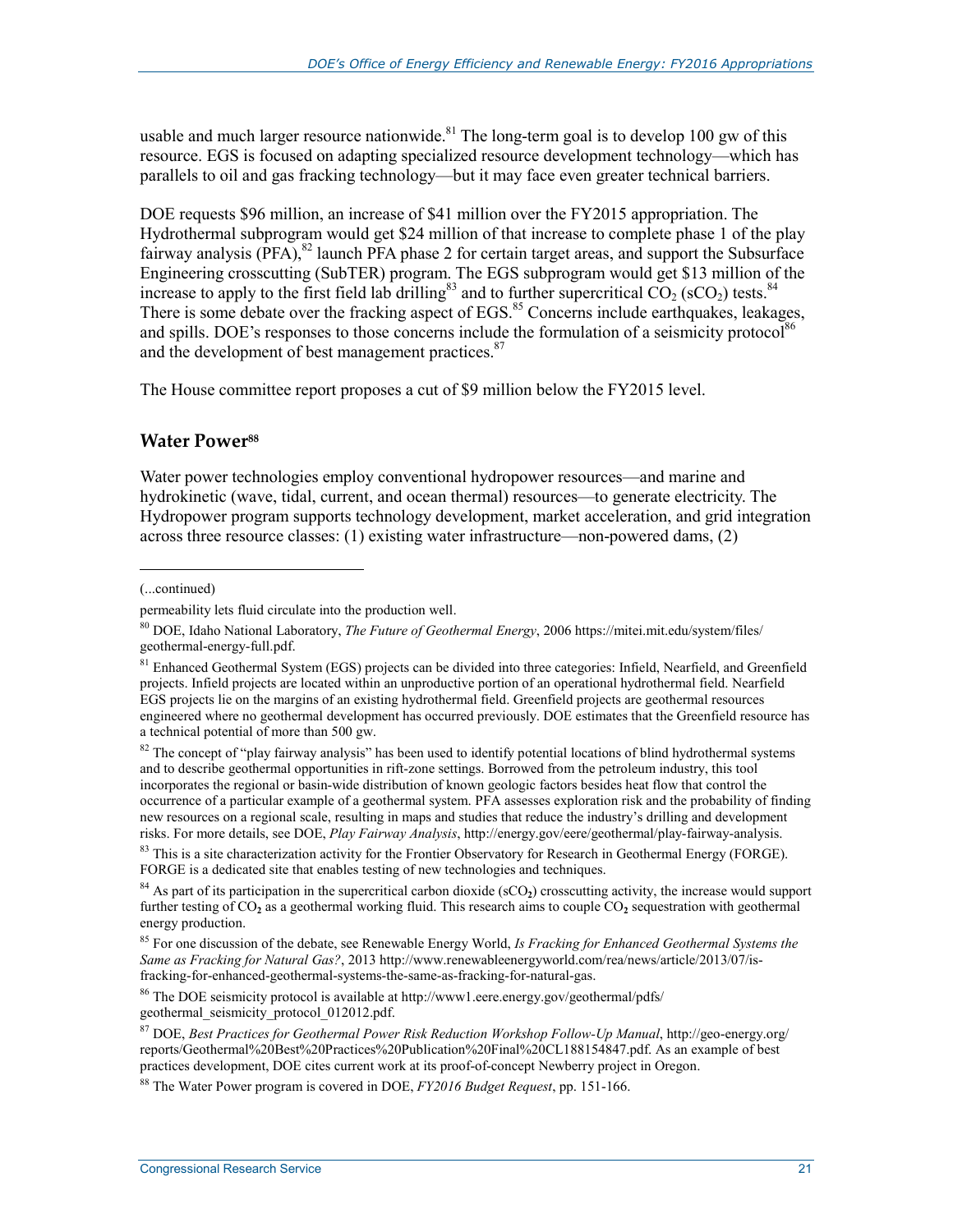undeveloped streams, and (3) pumped-storage hydropower (PSH). Hydropower technology is well established, but the fledgling industry for marine and hydrokinetic (MHK) power facilities is still looking to develop a clear technology theme and viable commercial strategy. Because more than 50% of the nation's population lives within 50 miles of a coastline, MHK technologies have significant potential to provide renewable electricity to consumers in coastal load centers, especially where electricity costs are high. **Table 5** shows the technical production potential and program focus for selected water power technologies. Technical potential is different from economically developable potential, with the latter likely being a much smaller amount.<sup>89</sup> For gauging the magnitude of the technical potentials, the bottom line of the table shows the total U.S. electric power generation during 2013.

| Sub-Program                                          | <b>Annual Technical Production</b><br><b>Potential</b><br>(in terawatt-hours, twh) | <b>Program Focus</b>                                            |  |  |  |  |
|------------------------------------------------------|------------------------------------------------------------------------------------|-----------------------------------------------------------------|--|--|--|--|
| Existing Water Infrastructure (Non-<br>Powered Dams) | 31 twh                                                                             | environmental impact, cost,<br>competing demands for water      |  |  |  |  |
| Undeveloped Streams                                  | $340$ twh                                                                          | environmental impact, endangered<br>species, modular powertrain |  |  |  |  |
| <b>Wave Energy</b>                                   | $1.170$ twh                                                                        | cost, grid-connected open water test<br>facility                |  |  |  |  |
| <b>Tidal Energy</b>                                  | $250$ twh                                                                          | cost, innovation                                                |  |  |  |  |
| Ocean and River Current Energy                       | $283$ twh                                                                          | cost, innovation                                                |  |  |  |  |
| Total U.S. Power Generation in 2013                  | 4.066 twh                                                                          | Not applicable                                                  |  |  |  |  |

#### **Table 6. Water Power Technical Potentials for Sub-Programs**  (in trillions of watt-hours, or terawatt-hours)

**Sources:** DOE, *FY2016 Budget Request*, p. 151; DOE Energy Information Administration, *Electric Power Annual for 2013*, Table 1.1. Total Electric Power Industry Summary Statistics, 2013 and 2012, http://www.eia.gov/electricity/ annual/html/epa\_01\_01.html.

**Notes:** One terawatt-hour (twh) is equal to one trillion watt-hours, or 1 billion kilowatt-hours (kwh).

DOE requests \$67 million, an increase of \$6 million over the FY2015 appropriation. The entire increase would go to the Hydropower subprogram. For non-powered dams, the focus is on modular powertrains and site engineering designs. For undeveloped streams, the focus is on innovation in structural materials and construction methods that reduce costs and environmental disturbance. For FY2016, the Water Power Program supports one DOE crosscut—the Energy-Water Nexus. The crosscut aims to facilitate the transition to more resilient energy and coupled energy-water systems.

 $89$  An estimate of "technical potential" is always larger than the amount of "economically developable" potential. For more explanation of these concepts, see DOE, *Hydropower Resource Assessment and Characterization* http://energy.gov/eere/water/hydropower-resource-assessment-and-characterization and see DOE, *Marine and Hydrokinetic Resource Assessment and Characterization* http://energy.gov/eere/water/marine-and-hydrokineticresource-assessment-and-characterization.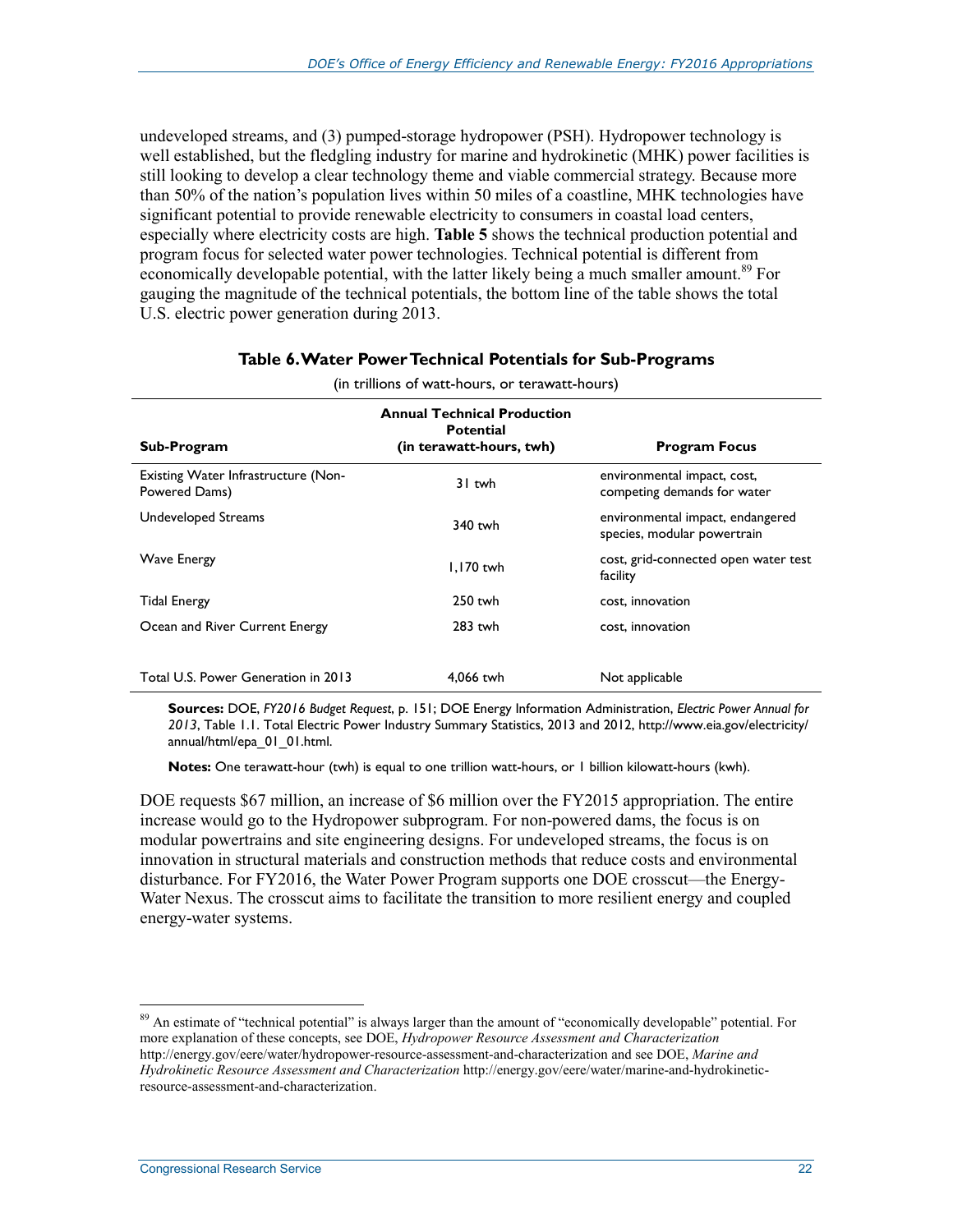The House committee report proposes a cut of about \$22 million from the FY2015 level. Also, the committee directs DOE to allocate current (FY2015) funding to MHK based on resource assessments and stakeholder input.

## **Energy Efficiency**

## **Building Technologies<sup>90</sup>**

This program develops energy efficiency technologies to curb building-related energy costs, with a goal of reducing energy use by 50% from 2010 to 2030. The program strategy is designed with three linked paths: improve building components (envelope/windows,  $HVAC$ ,<sup>91</sup> lighting, and sensors/controls), strengthen market pull (through cooperation with private industry), and raise energy efficiency levels for new equipment (via standards) and new buildings (via model codes).

DOE requests \$264 million for FY2016, an increase of \$92 million over the FY2015 appropriation. That overall increase—combined with \$6 million in reductions—would be divided into increases for three program areas. First, funding for emerging technologies would increase by \$57 million, focused on R&D on sensors, controls, and grid integration, and on new air conditioning and refrigeration technologies. Second, a \$25 million increase for residential buildings would support retrofits and building codes for new residential construction. Third, a \$16 million increase would aim to accelerate equipment efficiency standards and model building codes.

The House committee report proposes a cut of nearly \$22 million from the FY2015 level. Also, the committee directs DOE to initiate a study of the potential benefits of ''smart home'' electronics. Further, the committee encourages DOE to (1) continue to consider energy savings from increased energy efficiency of consumer electronics, and (2) support collaborative RD&D with industry on the energy savings potential of adaptive connected equipment and responsive building technologies.

## **Advanced Manufacturing92**

Domestic manufacturers face increasing challenges in the global marketplace. The Advanced Manufacturing Office (AMO) was designed to focus on national interests—especially concerns about jobs, critical materials, and international competitiveness. AMO anchors DOE's Clean Energy Manufacturing Initiative, which began in 2013. The general goal for AMO programs is to reduce the energy use of manufactured goods across targeted product life-cycles by 50% over 10 years. More specific objectives include (1) attain 50% energy savings through advanced materials and industrial processes, (2) help leading companies cut energy intensity by 25% over 10 years, and (3) facilitate installation of 40 gw of combined heat and power (CHP) equipment by 2020.<sup>93</sup>

<sup>1</sup> 90 The Building Technologies program is covered in DOE, *FY2016 Budget Request*, pp. 232-262. For a discussion of major long-term barriers to buildings energy efficiency, see CRS Report R40670, *Energy Efficiency in Buildings: Critical Barriers and Congressional Policy*, by Paul W. Parfomak, Fred Sissine, and Eric A. Fischer.

 $91$  HVAC is an abbreviation for heating, ventilation, and air conditioning equipment.

<sup>92</sup> The Advanced Manufacturing program is covered in DOE, *FY2016 Budget Request*, pp. 190-206.

<sup>&</sup>lt;sup>93</sup> DOE, EERE-Advanced Manufacturing Office, *FY14 Budget At-a-Glance*, http://www1.eere.energy.gov/office\_eere/ pdfs/budget/manufacturing\_ataglance\_2014.pdf. The 40 gw target would amount to a 50% increase in the total amount (continued...)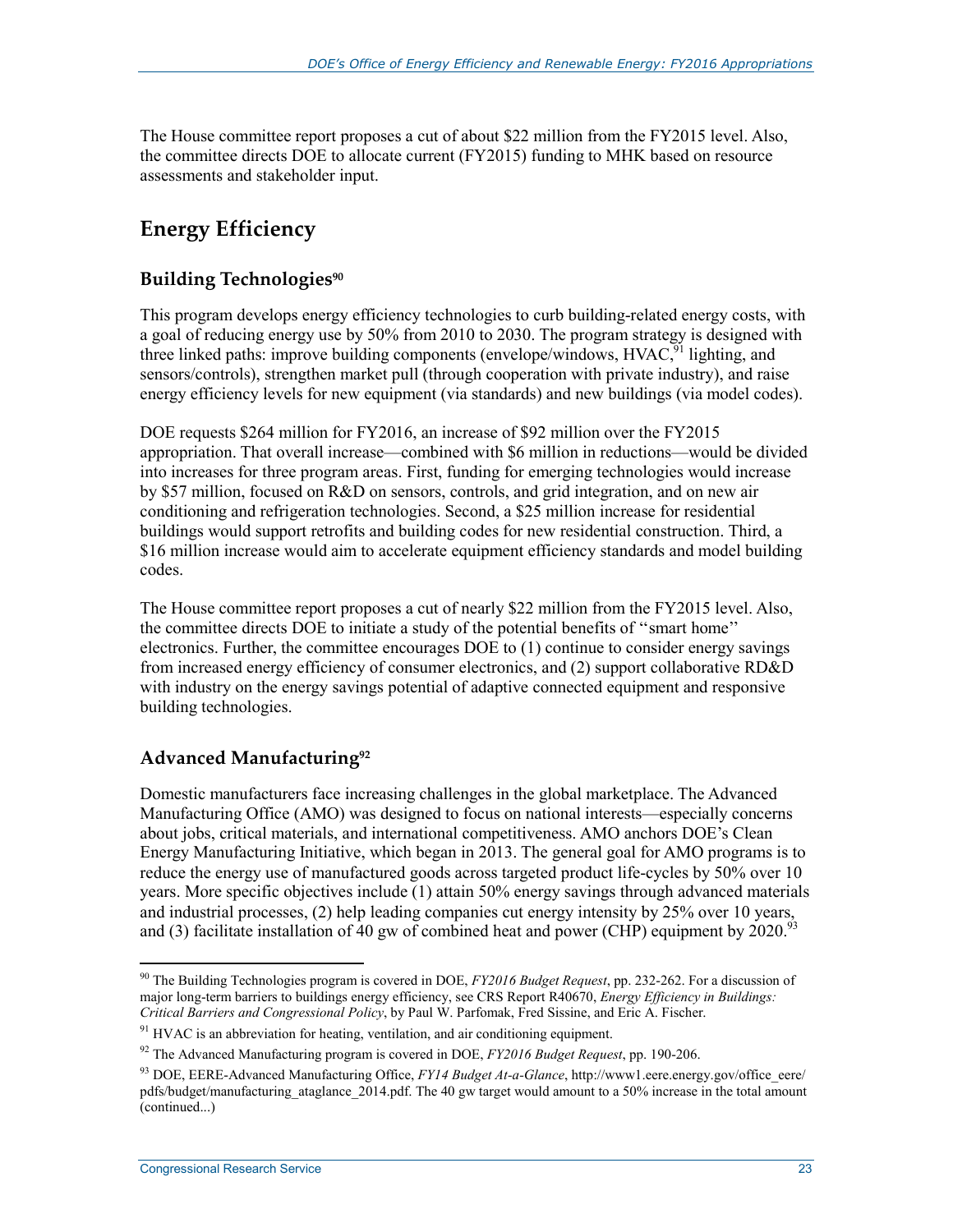To meet these goals and objectives, DOE requests \$404 million, a net increase of \$204 million over the FY2015 appropriation—the largest EERE program increase requested for FY2016. Most of the requested increase—about \$149 million—would be directed to the subprogram on Advanced Manufacturing R&D Facilities. Also, a \$49 million increase would be provided for Advanced Manufacturing R&D Projects.

The proposed \$149 million increase for Advanced R&D Facilities would go mainly to create two new Clean Energy Manufacturing Institutes (CEMIs) at a cost of about \$70 million each. The other \$9 million would be spread out as support for existing institutes.<sup>94</sup> The two new institutes would address any of several topics, including advanced materials (e.g., nanomaterials), twodimensional roll-to-roll process, high efficiency modular chemical process, bio-manufacturing, and smart manufacturing, among others. The four existing institutes include Next Generation Power Electronics (2013), Advanced Composites (2014), Smart Manufacturing (2014), and one yet to be announced during FY2015.

The CEMIs form part of a larger proposed interagency network aimed at bringing together universities, industry, and the government to jointly invest in solving industry-relevant problems. The institutes focus on technologies applicable to multiple industries and markets. This activity aims to improve U.S. manufacturing competitiveness, in support of DOE's Clean Energy Manufacturing Initiative and the President's initiative for a multi-agency National Network for Manufacturing Innovation (NNMI).<sup>95</sup> A key goal is for each institute to become financially sustainable within five to seven years after it is established.

CEMIs are a relatively new EERE crosscut activity that is anchored by AMO, and each CEMI incorporates activities under many of EERE's other programs.<sup>96</sup> The main goal is to improve U.S. competitiveness in the manufacturing of clean energy products, such as solar photovoltaic modules, LEDs, batteries, and wind turbine blades. The CEMI institutes would provide smalland medium-sized enterprises affordable access to cutting-edge physical and virtual manufacturing capabilities (e.g., 3-D printing equipment) and facilitate technology use in the U.S. manufacturing sector to bolster its global competitiveness. DOE plans to invest about \$70 million into each CEMI institute, to be used over a five- to seven-year period.<sup>97</sup>

The final agreement on the FY2015 energy and water development appropriations bill (P.L. 113- 235, Division D) included some House and Senate policy directives for new funding to establish additional CEMIs. The House report directed that the request include "a specific research topic"

 $\overline{a}$ 

<sup>(...</sup>continued)

that was operating as of 2012. For more details, see DOE, *Combined Heat and Power: A Clean Energy Solution*, 2012 http://energy.gov/sites/prod/files/2013/11/f4/chp\_clean\_energy\_solution.pdf.

<sup>&</sup>lt;sup>94</sup> The CEMIs are part of the President's National Network for Manufacturing Innovation (NNMI). For more about NNMI see CRS Report R42625, *The Obama Administration's Proposal to Establish a National Network for Manufacturing Innovation*, by John F. Sargent Jr.

 $95$  For the NNMI, there were (at the end of 2014) nine institutes in place, and there is an overall goal to establish a total of 45 institutes over 10 years.

<sup>&</sup>lt;sup>96</sup> Going forward, DOE expects to establish CEMIs as an alternative to the concept of "manufacturing demonstration" facilities" (MDFs), which it implemented in FY2012 with the establishment of the Critical Materials Hub (discussed in the next paragraph). DOE's Oak Ridge National Laboratory is the home for AMO's first MDF focused on additive manufacturing and low-cost carbon fiber. For more on MDFs, see http://www1.eere.energy.gov/manufacturing/rd/m/ mdf.html.

 $97$  For more about CEMIs, see DOE's website at http://energy.gov/eere/cemi/clean-energy-manufacturing-initiative.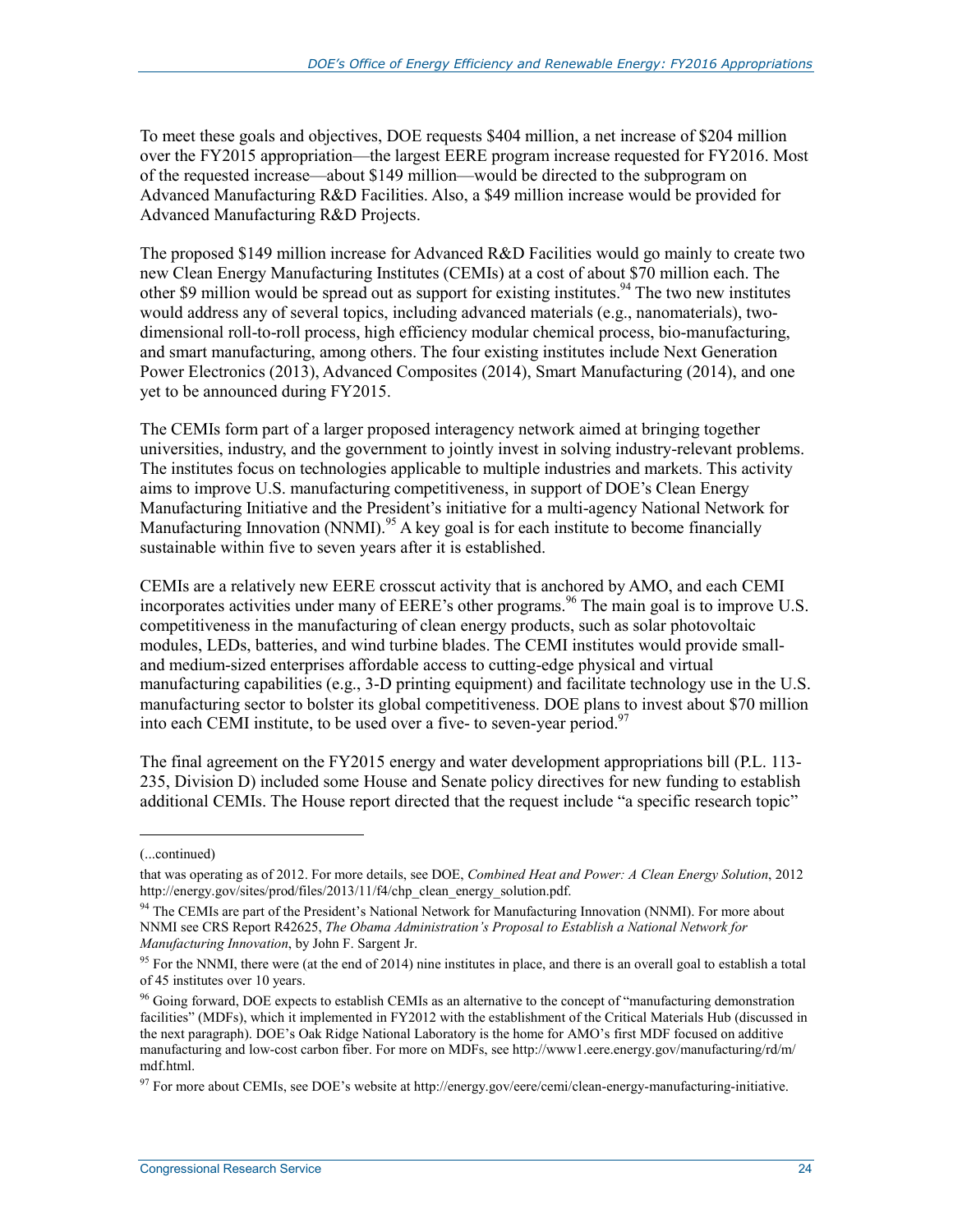associated with each newly proposed CEMI. The draft Senate report specified that, for the third and each subsequent CEMI there shall be a competitive process, committee notification, development of performance measures, and demonstration of progress toward funding selfsufficiency with prior CEMIs. P.L. 113-235 adopted those House and Senate directives, and required an EERE report that provides performance measures to assess the effectiveness of existing CEMIs.

Another R&D facility, the Critical Materials Hub (led by Ames National Laboratory), was created in FY2012 to focus on technologies that enable manufacturers to make better use of critical materials (e.g., rare earth elements) and to eliminate the need for materials that are vulnerable to supply disruptions. Many rare earth elements are essential to technologies of the clean energy industry.98 Examples include wind turbines, solar photovoltaic panels, electric vehicles, and energy-efficient lighting. DOE requests \$25 million—level funding—to extend the Hub's operation for a fifth—and final—year.

Also, DOE requests \$10 million of further support for the Manufacturing Demonstration Facility (MDF) at Oak Ridge National Laboratory. This would be the final year of funding for the MDF.

The proposed \$49 million increase for Advanced R&D Projects would provide a total of \$133 million in FY2016 for this subprogram. Of that total, \$113 million would go to new projects that cost \$15 million-\$20 million each, covering up to six "foundational" areas selected from the following areas:

- Chemical process intensification and smart manufacturing—two likely areas of focus.
- Grid and resource integration—including advanced combined heat and power, waste heat recovery, advanced insulation materials, and integration of energy infrastructure (grid and natural gas).
- Next generation electric machines—including ultraconductive materials.
- Sustainable manufacturing—including water-energy nexus.

Also, the request seeks \$20 million for the Advanced Manufacturing Incubator, which is focused on "fundamental" applied R&D projects for small- and medium-sized manufacturing companies.

The House committee report proposes an increase of \$5 million above the FY2015 level. The committee recommendation includes support for one new CEMI institute in FY2016 and directs that all future budget justifications include a specific research topic associated with request for a new CEMI Institute. Also, the committee directs DOE to analyze, and report on, the impact federal investment may have in strengthening the availability and usage of lithium, including lowsodium lithium metal. Further, the committee encourages DOE to (1) continue technical assistance for combined heat and power (CHP) demonstrations for microgrids and grid integration, as well as R&D on next-generation CHP technologies, and (2) consider the need for competitively funded advanced textile manufacturing process research.

<sup>&</sup>lt;u>.</u>  $98$  The Hub also supports materials needs for defense and other strategic industries.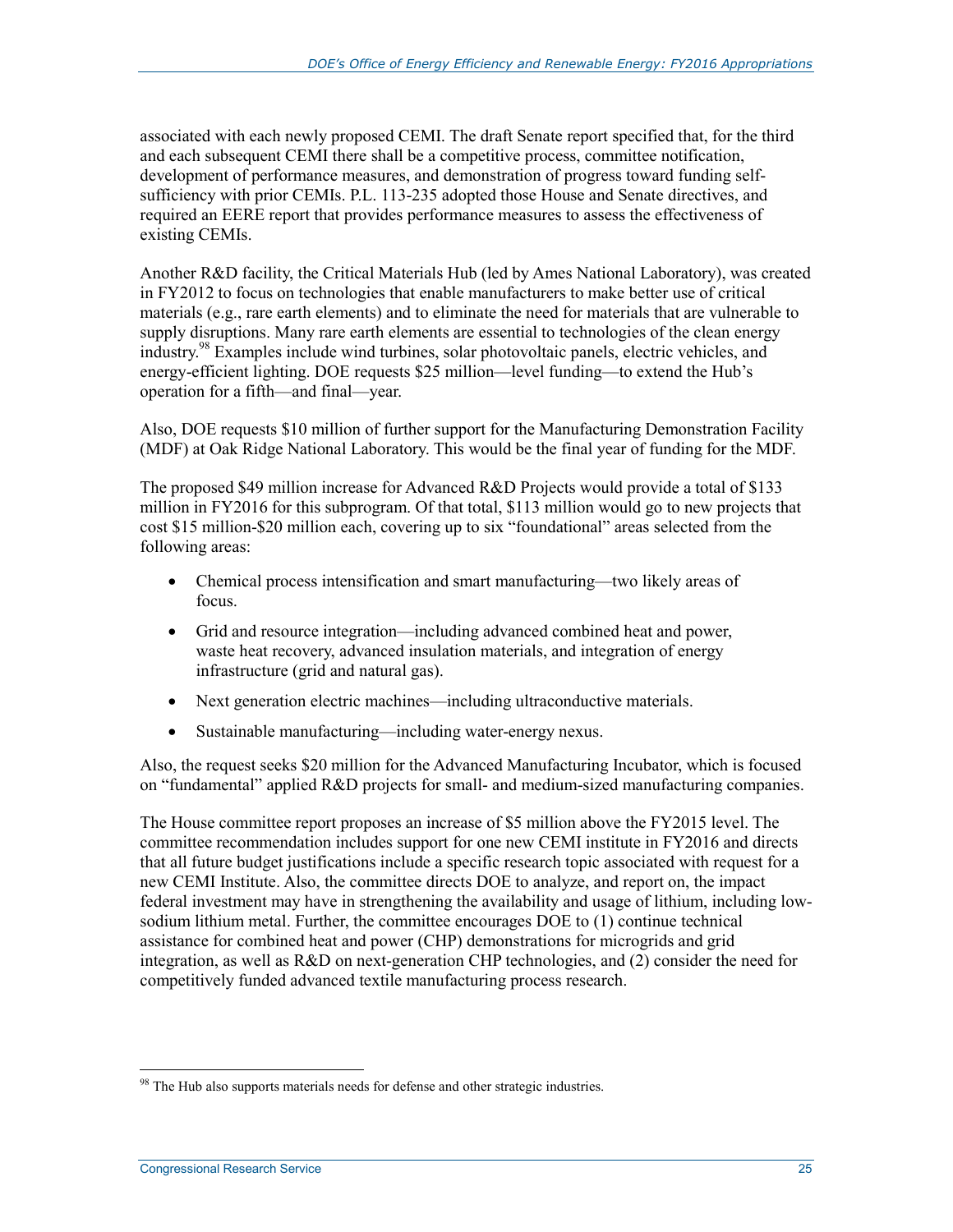### **Federal Energy Management Program (FEMP)99**

FEMP provides expertise, training, and other services to help federal agencies achieve congressionally mandated goals for energy efficiency and renewable energy use. Its mission is also driven by presidential executive orders that set energy and environmental goals for federal agencies.<sup>100</sup> FEMP supports key initiatives to better assist federal agencies in meeting aggressive energy, water, greenhouse gas (GHG) and other sustainability goals. It also promotes interagency sharing of solutions—such as best practices, tools, and process improvements.

FEMP helps federal agencies lead by example, by providing assistance to federal agencies through project financing, technical guidance and assistance, planning and evaluation, and federal fleet support. By using performance contracts such as energy savings performance contracts (ESPCs) and utility energy service contracts (UESCs), the federal government is able to engage a third party (private sector energy service company) to invest in needed energy projects and pay for the investment through the energy, water, and operations and maintenance (O&M) savings achieved over the life of the contract.<sup>101</sup>

DOE requests \$43 million, about \$16 million more than the FY2015 appropriation. Most of the increase, about \$12 million, would support the Federal Energy Efficiency Fund (FEEF), also known as the Assisting Federal Facilities with Energy Conservation Technologies (AFFECT) program. This subprogram helps agencies invest in priority projects for efficiency and renewables with the greatest impact. Efforts under FEEF/AFFECT would be expanded from about six projects in FY2015 to nearly 30 projects in FY2016. AFFECT awards provide direct funding to support the best available agency projects and to leverage cost sharing at federal agencies for capital improvement projects and for other initiatives to increase energy efficiency, conserve water, and increase renewable energy investments at agency facilities. AFFECT provides a mechanism for FEMP to help ensure the best projects are funded and stay on schedule.<sup>102</sup>

The House committee report proposes a cut of more than \$8 million from the FY2015 level.

## **Grant Programs**

1

#### **Weatherization Grants103**

The Weatherization Assistance Program (WAP) aims to increase the energy efficiency of dwellings owned and/or occupied by low-income persons, reduce their total energy costs, and improve their health and safety. Through residential building retrofits, WAP reduces the size of low-income household energy bills. Energy bills of those households require a larger share of total income than the energy bills for higher income households. Since 1976, WAP has performed 6 million retrofits, of which 1 million were supported by the Recovery Act of 2009 (P.L. 111-5).

<sup>99</sup> The FEMP program is covered in DOE, *FY2016 Budget Request*, pp. 207-231.

<sup>100</sup> For example, see The White House, *Executive Order – Planning for Federal Sustainability in the Next Decade*, March 19, 2015, https://www.whitehouse.gov/the-press-office/2015/03/19/executive-order-planning-federalsustainability-next-decade.

<sup>101</sup> DOE, *FY2016 Budget Request*, p. 212.

<sup>102</sup> DOE, *FY2016 Budget Request*, p. 207.

<sup>103</sup> The Weatherization Grants program is covered in DOE, *FY2016 Budget Request*, pp. 267-270.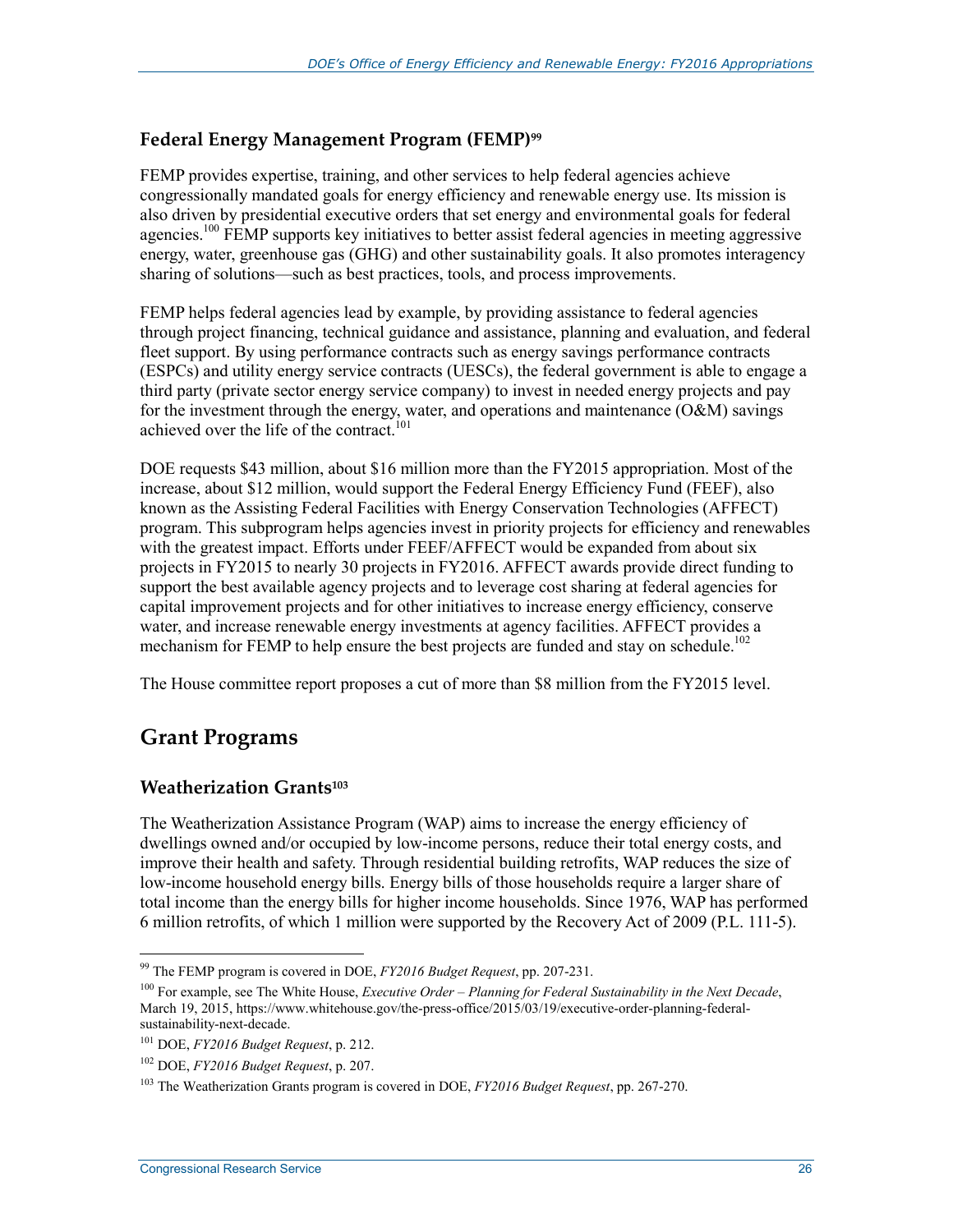DOE has noted that many states have expended leftover Recovery Act funds and now need new funds to avoid cutting core programs and services.<sup>104</sup>

DOE requests a \$35 million increase over the FY2015 appropriation for a total of \$224 million. About \$19 million of that increase (for a total of \$209 million) would raise the number of retrofits in the FY2016 cycle by about 3,000 households  $(10\%)$ .<sup>105</sup> Also, \$15 million of the increase would be used to test financial models designed to help expand application of the program to "underserved" multifamily buildings.<sup>106</sup> This action would be accomplished through competitively selected projects to demonstrate the viability of a variety of financing programs for replicability across the country.

The House committee report proposes funding equal to the FY2015 level, and specifies no funding of awards for financing models. Also, the committee directs DOE to report on the use of solar and other renewables systems in the Weatherization Assistance Program, and to analyze any requirements of law or regulation that pose a relative cost barrier to the installation of solar energy systems. Further, the committee specifies that DOE should not issue any regulations in FY2016 which use the May 2013 estimates for the social cost of carbon until a new working group is convened.

#### **State Energy Grants<sup>107</sup>**

The State Energy Program (SEP) assists states in establishing and implementing clean energy (e.g., energy efficiency and renewable energy) plans, policies, and programs to reduce energy costs, enhance economic competitiveness, improve emergency planning, and improve the environment. SEP provides states with capacity building resources, technical assistance, and best practice sharing networks to facilitate the adoption of plans, policies, and programs that are appropriate for various state and regional circumstances.

DOE requests an increase of \$20 million over the FY2015 appropriation. The proposed increase would mainly support a new, \$15 million program of competitive grants that promotes regional, sectoral, and national public-private partnerships for innovative scale-up and spread of best practices for efficiency and renewables.

The House committee report proposes funding equal to the FY2015 level.

#### **Local Energy Grants108**

1

A new program, with funding of \$20 million, would be established with a structure parallel to that of the SEP grant program. This new program would aim to enhance local government capacity for energy planning, analysis, and program implementation. Competitive grants would support best

<sup>104</sup> For more details about the program, see CRS Report R42147, *DOE Weatherization Program: A Review of Funding, Performance, and Cost-Effectiveness Studies*, by Fred Sissine.

<sup>&</sup>lt;sup>105</sup> The estimated increment of retrofits that would be attained with the \$19 million increase is based on the DOE estimate that each household retrofit costs about \$6,000.

<sup>&</sup>lt;sup>106</sup> More than half of low-income residents live in multi-family buildings.

<sup>107</sup> The State Energy Grants program is covered in DOE, *FY2016 Budget Request*, pp. 271-273.

<sup>108</sup> The proposed Local Energy Grants program is covered in DOE, *FY2016 Budget Request*, pp. 274-276.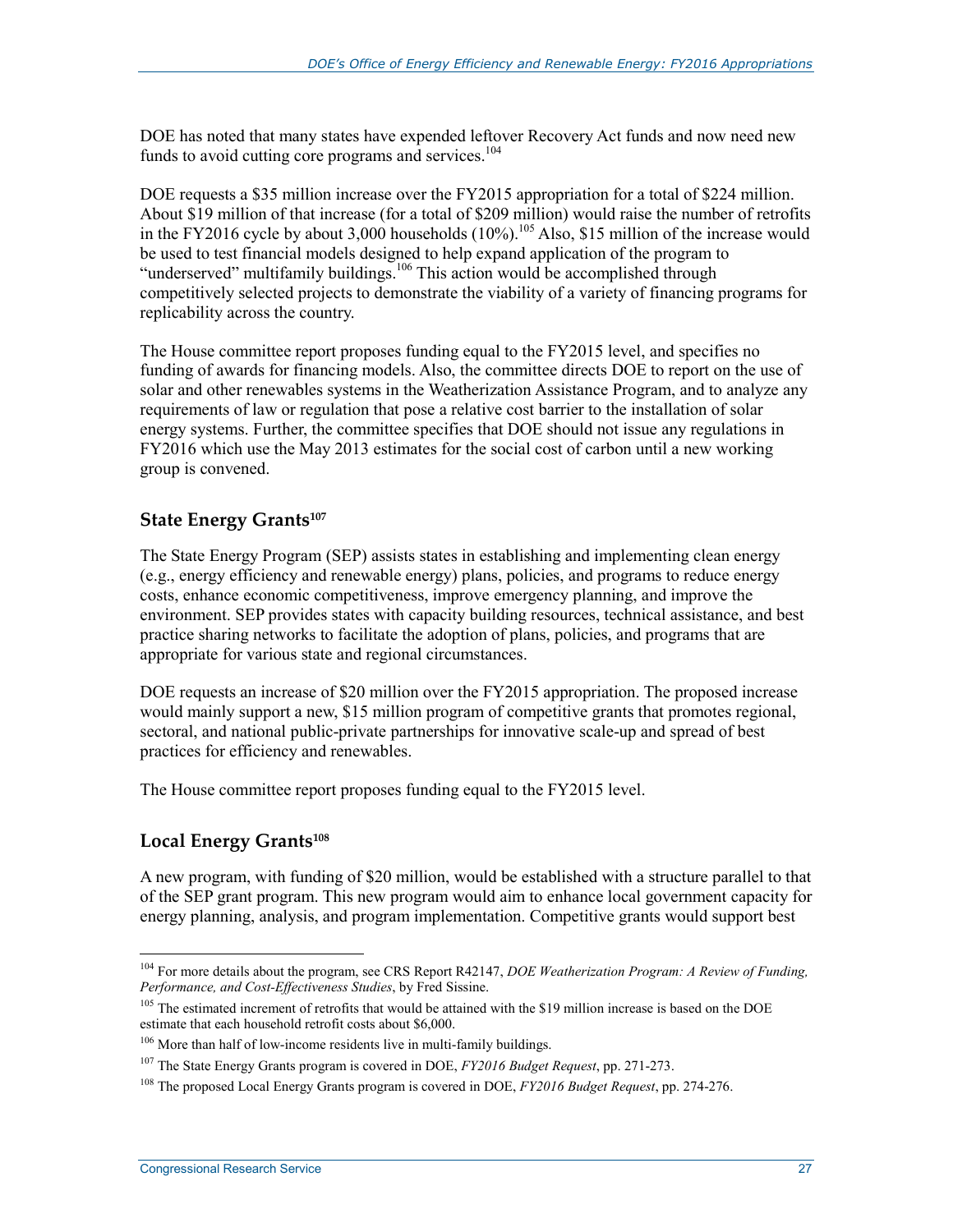practices, technical assistance, and leadership-by-example. DOE expects to support 35 to 40 highly leveraged and replicable projects that would include outdoor lighting, public buildings, and water/wastewater facilities.

The House committee report recommends no funding for this DOE-proposed new program.

## **Administration**

## **Program Direction<sup>109</sup>**

This administrative program funds federal employee salaries, personnel recruitment, and workforce training. It also manages contractor support and operational costs. EERE addresses program cost controls through its Active Project Management (APM) system. DOE requests \$165 million, which includes a \$5 million increase over the FY2015 level to cover the greater program activity level that would be associated with the overall requested funding increase of \$800 million for EERE.

The House committee report proposes a cut of \$10 million below the FY2015 level.

## **Strategic Programs**<sup>110</sup>

The Office of Strategic Programs (formerly Program Support) serves an integrative and crosscutting mission for EERE. The office has four subprograms: Technology-to-Market, International, Strategic Priorities and Impact Analysis, and Communications and Outreach. The Technology-to-Market subprogram organizes partnerships and projects with industry, universities, DOE's national labs, and others to foster recruitment, investment, innovation, technology transfer, and manufacturing competitiveness. The International subprogram promotes the development of international export markets for U.S. clean energy equipment and promotes U.S.-based standards, test procedures, and certifications. The subprogram for Strategic Priorities and Impact Analysis supports impact assessments and strategic planning for EERE's portfolio. It also leads EERE implementation of the President's Open Data Policy.<sup>111</sup> The Communications and Outreach subprogram handles EERE relations with media and the general public.

For this program, DOE requests an increase of about \$7 million relative to the FY2015 appropriation. About \$4.8 million of that increase would go to the Technology-to-Market subprogram, of which \$2.5 million is due to a transfer of the Solar Decathlon activity from EERE's Office of Building Technologies,<sup>112</sup> and \$2.3 million would support a new clean energy philanthropy alliance and a clean energy jobs initiative.

The House committee report proposes a cut of about \$9 million from the FY2015 level. Also, the committee directs that \$2 million be applied to the U.S.-Israel energy cooperation agreement.

<sup>109</sup> The Program Direction activity is covered in DOE, *FY2016 Budget Request*, pp. 277-281.

<sup>110</sup> Strategic Programs are covered in DOE, *FY2016 Budget Request*, pp. 282-297.

<sup>&</sup>lt;sup>111</sup> Executive Order M-13-13.

<sup>&</sup>lt;sup>112</sup> The Decathlon is an annual design/build competition for solar-powered homes that involves student teams from colleges and universities. The transfer is expected to yield better coordination with education and deployment activities.